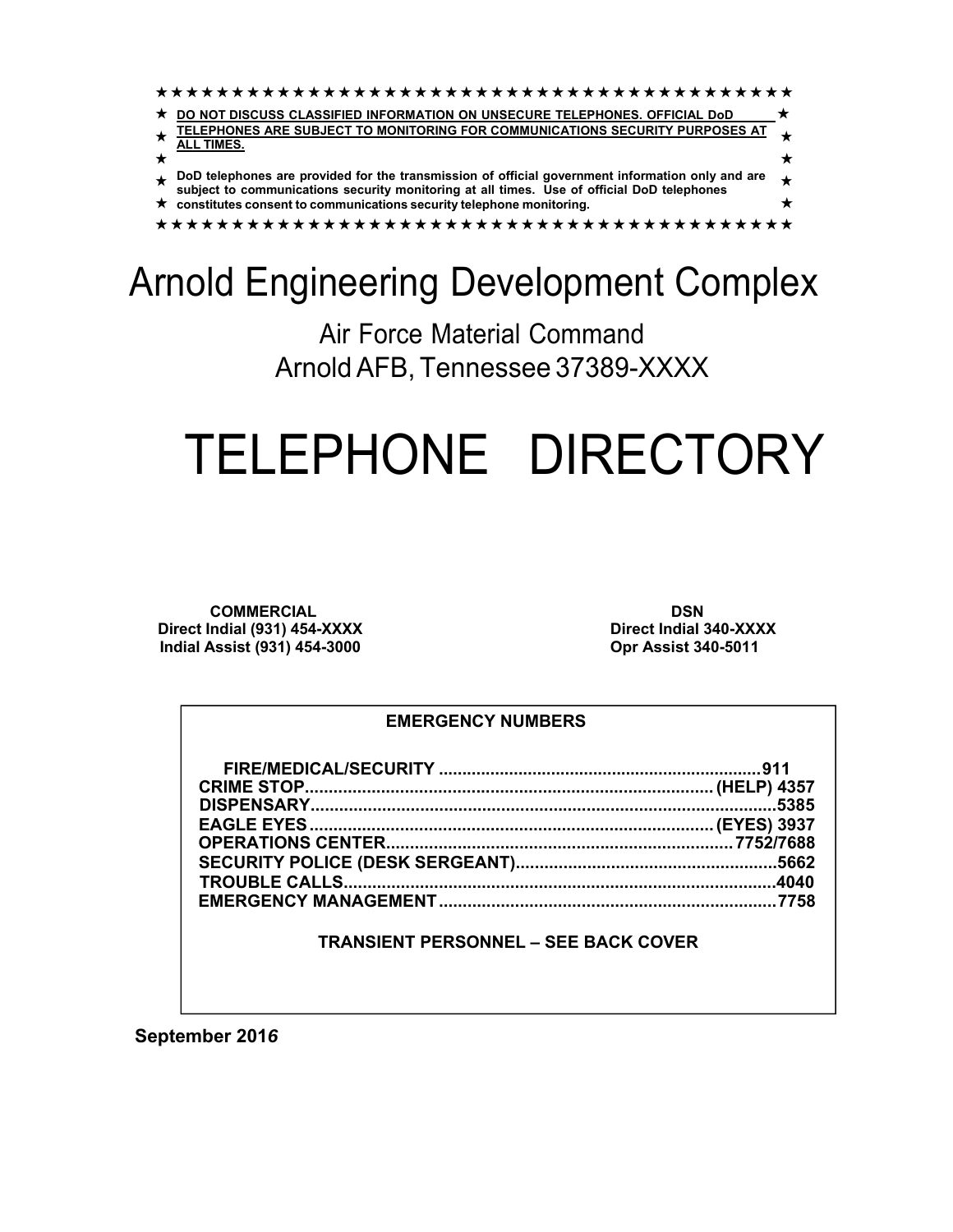### **PRINCIPAL ORGANIZATIONS**

### en and the second second second second second second second second second second second second second second s

### **CLASSIFIED INFORMATION WILL NEVER BE DISCUSSED OVER THE TELEPHONE**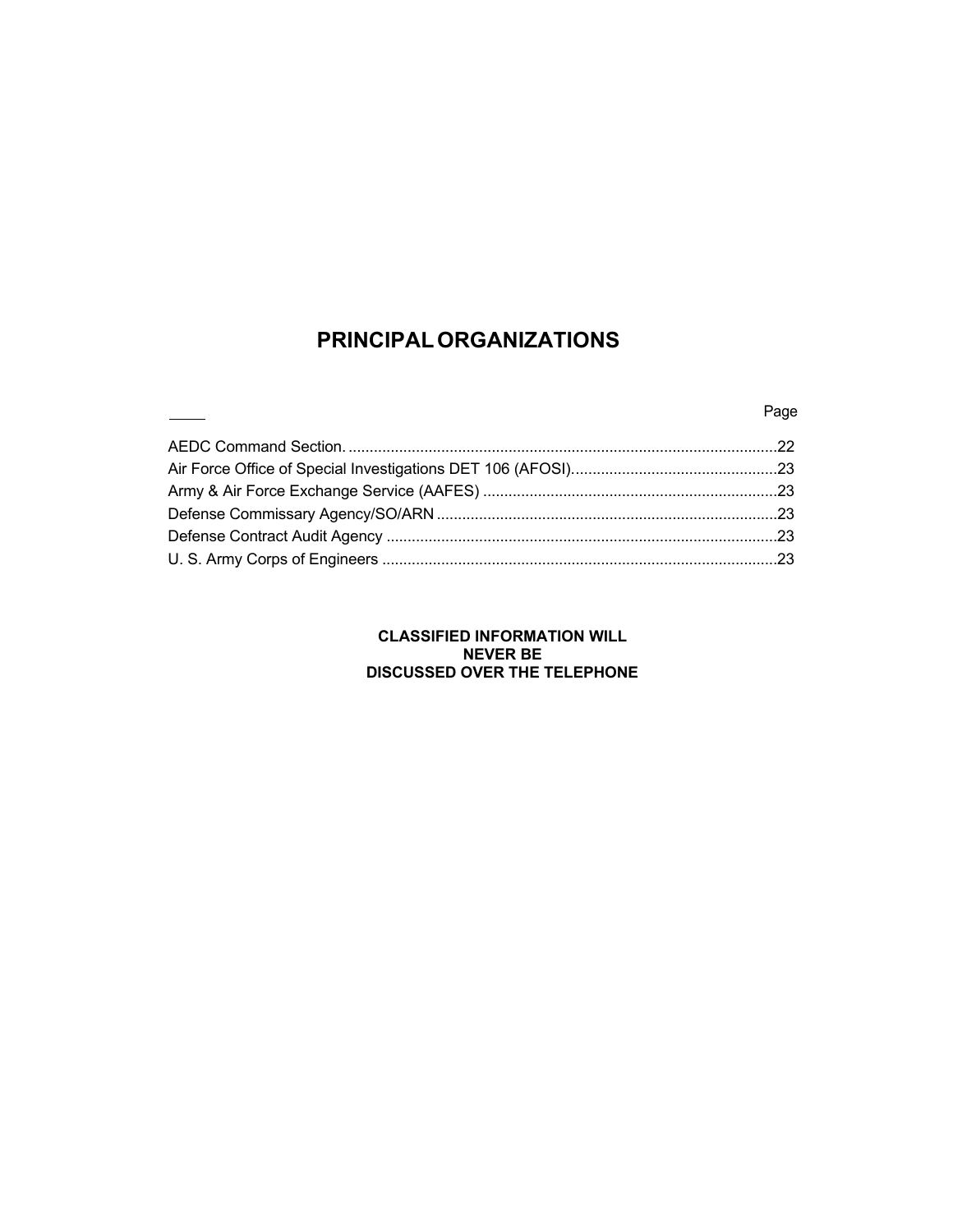### **CONTENTS ARNOLD AIR FORCE BASE**

### Page

### **CLASSIFIED INFORMATION WILL NEVER BE DISCUSSED OVER THE TELEPHONE**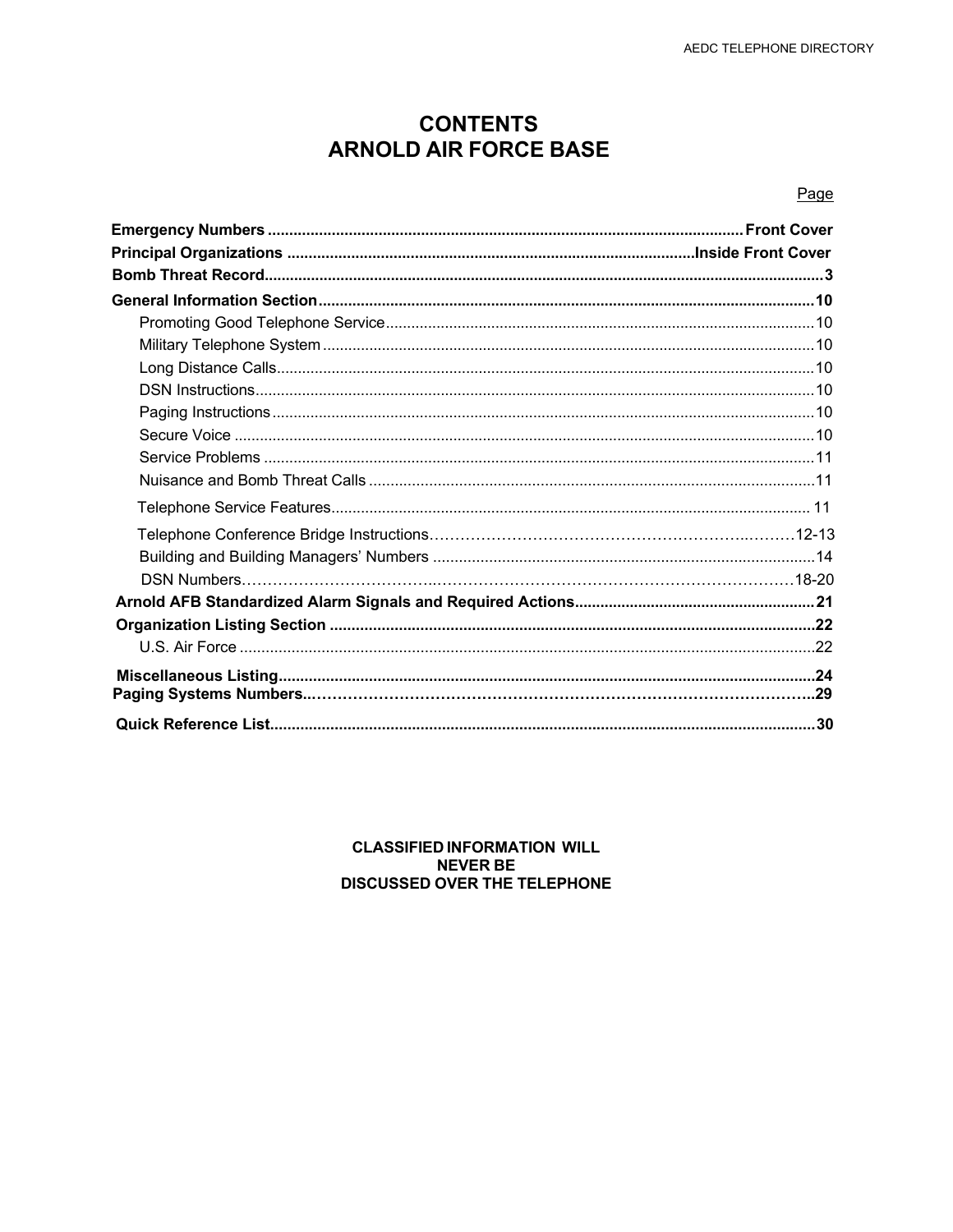| <b>BOMB THREAT</b><br>(IT IS MANDATORY THAT YOU KEEP THIS CARD NEAR<br>OR UNDER YOU TELEPHONE) |                                    |  |  |
|------------------------------------------------------------------------------------------------|------------------------------------|--|--|
| DATE:                                                                                          | TIME:                              |  |  |
| Number at which call was received:                                                             |                                    |  |  |
| Phone number call was made from:                                                               |                                    |  |  |
| Out of Area                                                                                    | <b>Blocked Call</b>                |  |  |
| <b>Restricted Call</b>                                                                         | <b>Unknown</b>                     |  |  |
|                                                                                                |                                    |  |  |
|                                                                                                | <b>EXACT WORDING OF THE THREAT</b> |  |  |
|                                                                                                |                                    |  |  |
|                                                                                                |                                    |  |  |
|                                                                                                |                                    |  |  |
|                                                                                                |                                    |  |  |
|                                                                                                |                                    |  |  |
|                                                                                                |                                    |  |  |
|                                                                                                |                                    |  |  |
|                                                                                                |                                    |  |  |
|                                                                                                | <b>QUESTIONS TO ASK</b>            |  |  |
| 1. What is your name?                                                                          |                                    |  |  |
| 2. When is the bomb going to explode?                                                          |                                    |  |  |
| 3. Where is it right now?                                                                      |                                    |  |  |
| 4. What does it look like?                                                                     |                                    |  |  |
| 5. What kind of bomb is it?                                                                    |                                    |  |  |
| 6. What will cause it to explode?                                                              |                                    |  |  |
| 7. Did you place the bomb?                                                                     |                                    |  |  |
| 8. Why?                                                                                        |                                    |  |  |
| 9. Where are you?                                                                              |                                    |  |  |
|                                                                                                |                                    |  |  |

**Arnold Air Force Base has implemented the Malicious Call Trace (MCT) feature to be used only for bomb threats, 911 hang-ups or other emergency type calls. Once activated it will send a printed report directly to Security Police showing both the calling and called parties. The feature can be activated while the call is in progress by pressing \*57 on the telephone key pad.**

**REPORT THE CALL TO ARNOLD POLICE 931-454-5662;AFOSI 931- 454-7820; OPS CENTER 931-454-7752 IMMEDIATELY**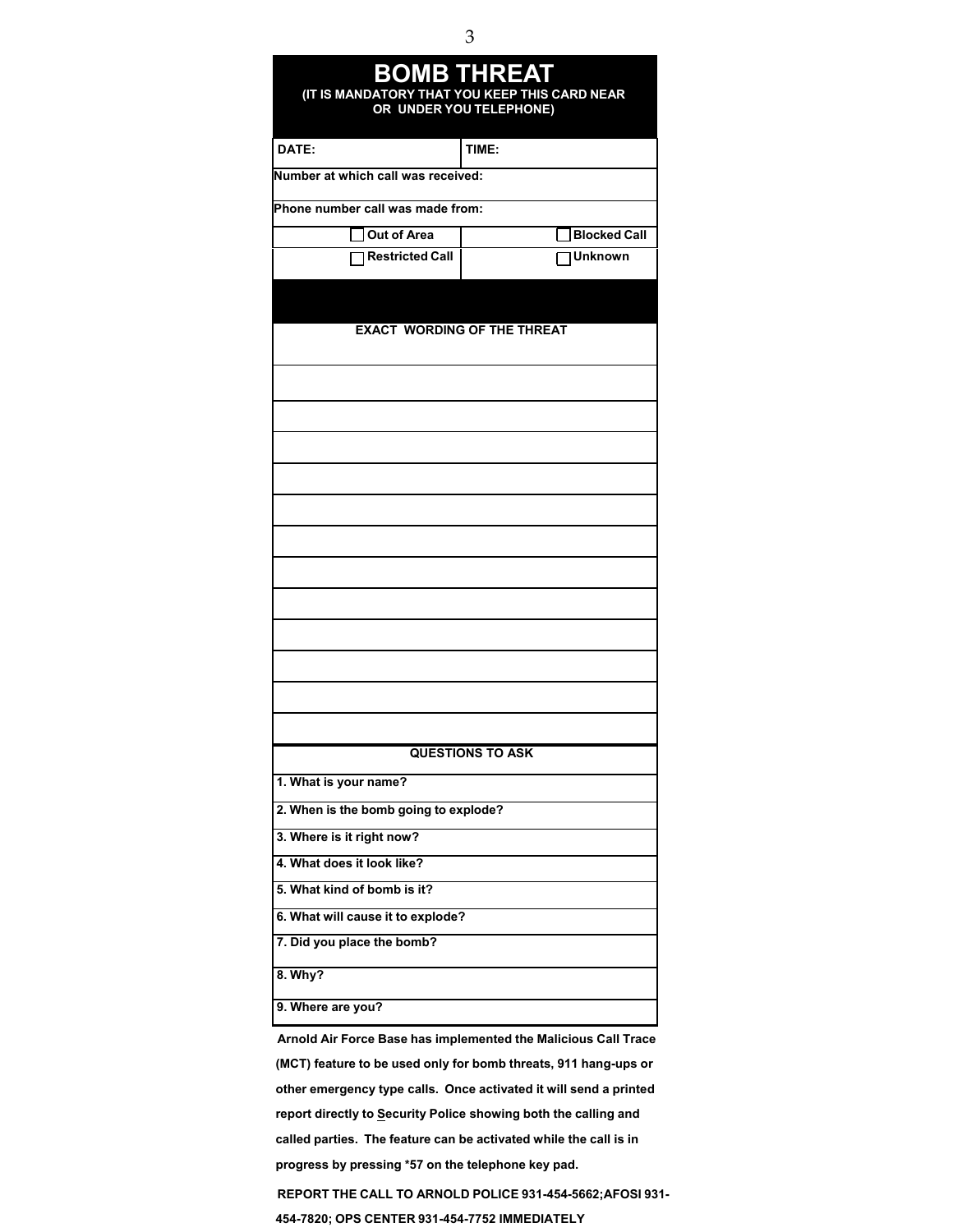### **BOMB THREAT**

| Caller's Sex                  | Age:                    |  |
|-------------------------------|-------------------------|--|
|                               | <b>BACKGROUND NOISE</b> |  |
| Street (cars, buses, etc.)    | Office Machinery        |  |
| Airplanes                     | Factory Machinery       |  |
| Voices                        | <b>Animal Noises</b>    |  |
| PA System                     | Clear                   |  |
| Music                         | <b>Static</b>           |  |
| Houses (dishes, TV, etc.)     | Phone Booth             |  |
| Motors (fan, air conditioner, | Other:<br><b>ACCENT</b> |  |
| American:                     | European:               |  |
| Northern                      | <b>British</b>          |  |
| Southern<br>African American  | French<br>German        |  |
| Hispanic                      | Italian                 |  |
| Asian                         | Russian                 |  |
| No Detectable Accent          | <b>OTHER</b>            |  |
| Middle Eastern                | <b>OTHER</b>            |  |
|                               | <b>LANGUAGE</b>         |  |
| Northern                      | <b>British</b>          |  |
| Southern                      | French                  |  |
| African American              | German                  |  |
|                               | <b>CALLER'S VOICE</b>   |  |
| Calm                          | Nasal                   |  |
| Angry                         | Stutter                 |  |
| Excited                       | Lisp                    |  |
| Slow                          | Raspy                   |  |
| Rapid                         | Deep                    |  |
| Soft                          | Ragged                  |  |
| Loud                          | <b>Clearing Throat</b>  |  |
| Laughing                      | Deep Breathing          |  |
| Crying                        | Cracking Voice          |  |
| Normal                        | Disguised               |  |
| <b>Distinct</b>               | Foreign                 |  |
| Slurred                       | Familiar                |  |
|                               |                         |  |
| <b>REMARKS:</b>               |                         |  |
|                               |                         |  |
|                               |                         |  |
|                               |                         |  |
|                               |                         |  |
|                               |                         |  |
|                               |                         |  |
| <b>BOMB THREAT</b>            |                         |  |
|                               |                         |  |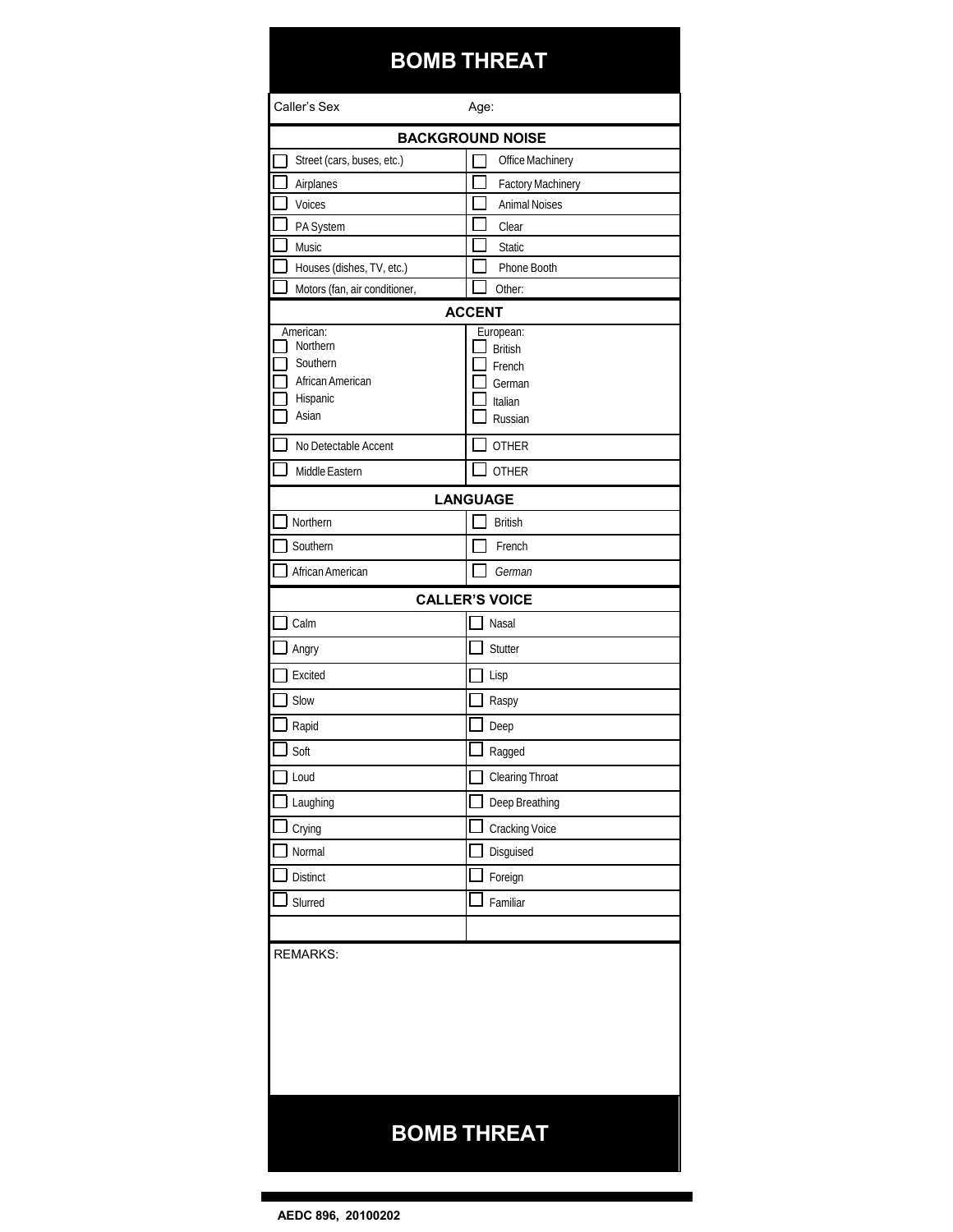### **SUSPICIOUS TELEPHONE CALLER CHECK-LIST UNIDENTIFED PERSON ATTEMPTING TO OBTAIN SENSITIVE, FOUO WORK DATE: TIME: NAME OF CALLER: TELEPHONE NUMBER OF CALLER: OTHER INFORMATION ON CALLER-ID:** ◯ Out of Area │ Blocked Call

| <b>Restricted Call</b> | I Unknown |
|------------------------|-----------|
| <b>I CALLER'S SEX:</b> | AGF ·     |

IF THE CALLER IS ATTEMPTING TO OBTAIN SENSI-TIVE, FOUO, CLASSIFIED OR MISSION CRITICAL IN-FORMATION ABOUT THE UNITED STATES AIR FORCE, ARNOLD AIR FORCE BASE, ITs CONTRACTORS OR SUB-CONTRACTORS, NOTIFY ARNOLD POLICE AT 931-454-5662, AFOSI AT 931-454-7820, OPS CENTER AT 931-454-7752

| <b>BACKGROUND NOISE:</b>                                                   |                                                                       |  |
|----------------------------------------------------------------------------|-----------------------------------------------------------------------|--|
| Street (cars, buses, etc.)                                                 | Office Machinery                                                      |  |
| Airplanes                                                                  | <b>Factory Machinery</b>                                              |  |
| Voices                                                                     | <b>Animal Noises</b>                                                  |  |
| PA System                                                                  | Clear                                                                 |  |
| Music                                                                      | <b>Static</b>                                                         |  |
| Houses (dishes, TV, etc.)                                                  | Phone Booth                                                           |  |
| Motors (fan, air conditioner,                                              | Other:                                                                |  |
| <b>ACCENT:</b>                                                             |                                                                       |  |
| American:<br>Northern<br>Southern<br>African American<br>Hispanic<br>Asian | European:<br><b>British</b><br>French<br>German<br>Italian<br>Russian |  |
| No Detectable Accent                                                       | Unknown                                                               |  |
| Middle Eastern                                                             | OTHER:                                                                |  |

#### *IMMEDIATELY.*

Arnold Air Force Base has implemented the Malicious Call Trace (MCT) feature to be used only

for bomb threats, 911 hang-ups or other emergency type calls. Once activated it will send a

printed report directly to Security Police showing both the calling and called parties. The feature

can be activated while the call is in progress by pressing \*57 on the telephone key pad.

#### **REPORT THE CALL TO ARNOLD POLICE 931-454-5662;**

#### **AFOSI 931-454-7820; OPS CENTER 931-454-7752**

#### *IMMEDIATELY*

| <b>REMARKS:</b>                    |       |
|------------------------------------|-------|
| <b>NAME:</b>                       |       |
| <b>COMPANY &amp; ORGANIZATION:</b> |       |
| <b>EXTENSION:</b>                  | DATE: |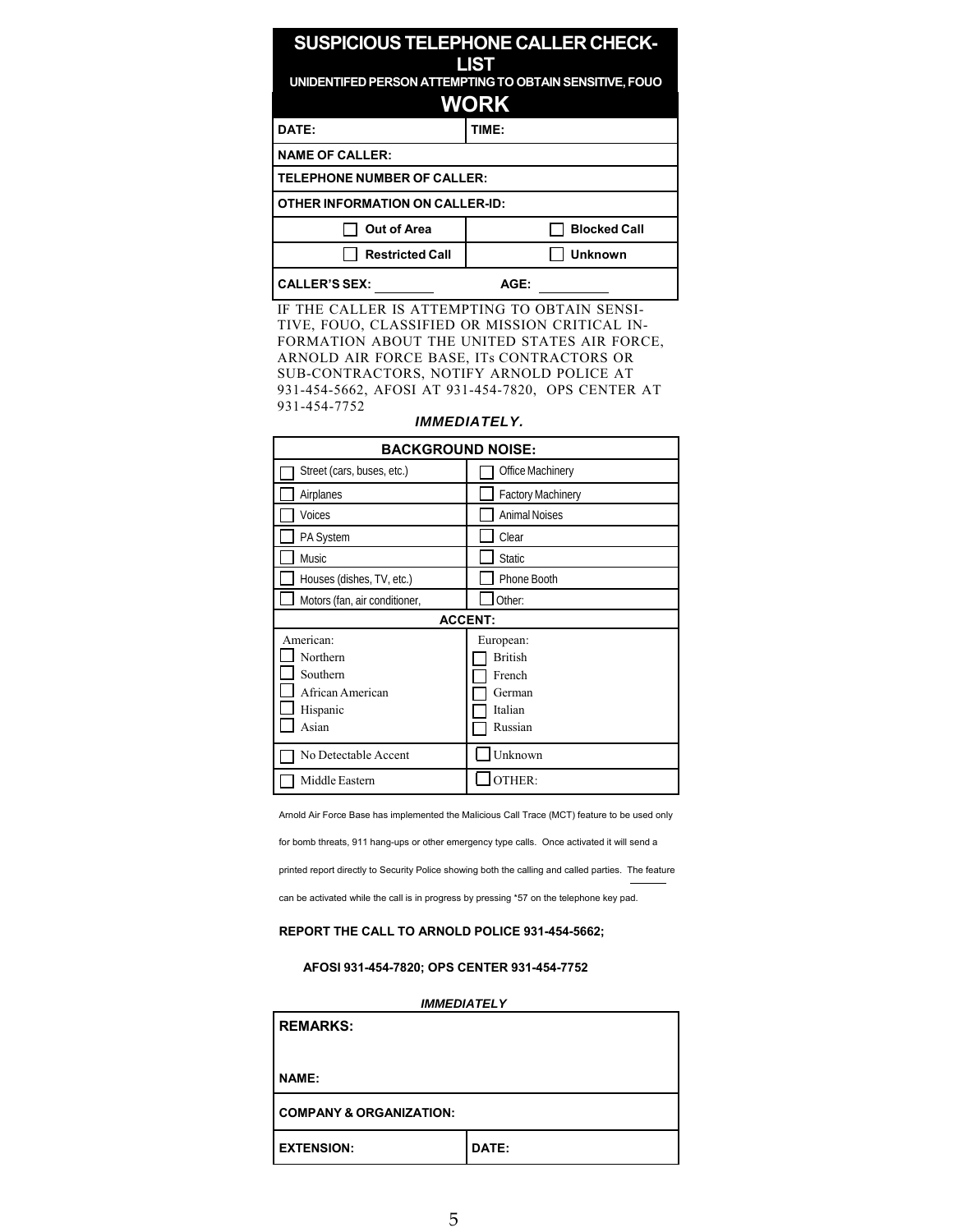## **SUSPICIOUS TELEPHONE CALLER UNIDENTIFED PERSON ATTEMPTING TO OBTAIN SENSITIVE, FOUO OR CLASSIFIED INFORMATION**

### **HOME**

| DATE:                                  | TIME: |                     |
|----------------------------------------|-------|---------------------|
| <b>NAME OF CALLER:</b>                 |       |                     |
| <b>TELEPHONE NUMBER OF CALLER:</b>     |       |                     |
| <b>OTHER INFORMATION ON CALLER-ID:</b> |       |                     |
| <b>Out of Area</b>                     |       | <b>Blocked Call</b> |
| <b>Restricted Call</b>                 |       | <b>Unknown</b>      |
| <b>CALLER'S SEX:</b>                   | AGE:  |                     |

IF THE CALLER IS ATTEMPTING TO OBTAIN SENSITIVE, FOUO, CLASSIFIED OR MISSION CRITICAL INFORMA-TION ABOUT THE UNITED STATES AIR FORCE, ARNOLD AIR FORCE BASE, ITs CONTRACTORS OR SUB-CONTRACTORS, NOTIFY ARNOLD POLICE AT 931-454- 5662; AFOSI AT 931-454-*7820;* OPS CENTER AT 931-454-7752

### *IMMEDIATELY.*

|                | <b>BACKGROUND NOISE:</b>            |                      |  |
|----------------|-------------------------------------|----------------------|--|
|                | Street (cars, buses, etc.)          | Office Machinery     |  |
|                | Airplanes                           | Factory Machinery    |  |
|                | Voices                              | <b>Animal Noises</b> |  |
|                | PA System                           | Clear                |  |
|                | Music                               | <b>Static</b>        |  |
|                | Houses (dishes, TV, etc.)           | Phone Booth          |  |
|                | Motors (fan, air conditioner, etc.) | Other:               |  |
| <b>ACCENT:</b> |                                     |                      |  |
|                |                                     |                      |  |
|                | American:                           | European:            |  |
|                | Northern                            | <b>British</b>       |  |
|                | Southern                            | French               |  |
|                | African American                    | German               |  |
|                | Hispanic                            | Italian              |  |
|                | Asian                               | Russian              |  |
|                |                                     |                      |  |
|                | No Detectable Accent                | OTHER:               |  |

**TRY TO OBTAIN AS MUCH INFORMATION AS POSSIBLE FROM THE CALLER:**

- 1) If the caller is attempting to obtain personal information, i.e., home or work addresses, bank account numbers or balances, personal schedules, date of births/ages, social security numbers, vehicle registration informa- tion, children's names, schools attended, work locations, internet service providers, cell phone numbers, and/or any other personal information, notify your local Police or Sheriff's Department, **immediately**.
- **2)** The information you record on this form will aid Law Enforcement in conducting their investigation. **(More Information Is Better)**

| <b>REMARKS:</b>                    |       |
|------------------------------------|-------|
| <b>NAME:</b>                       |       |
| <b>COMPANY &amp; ORGANIZATION:</b> |       |
| <b>EXTENSION:</b>                  | DATE: |
|                                    |       |

**AEDC896, 20100202**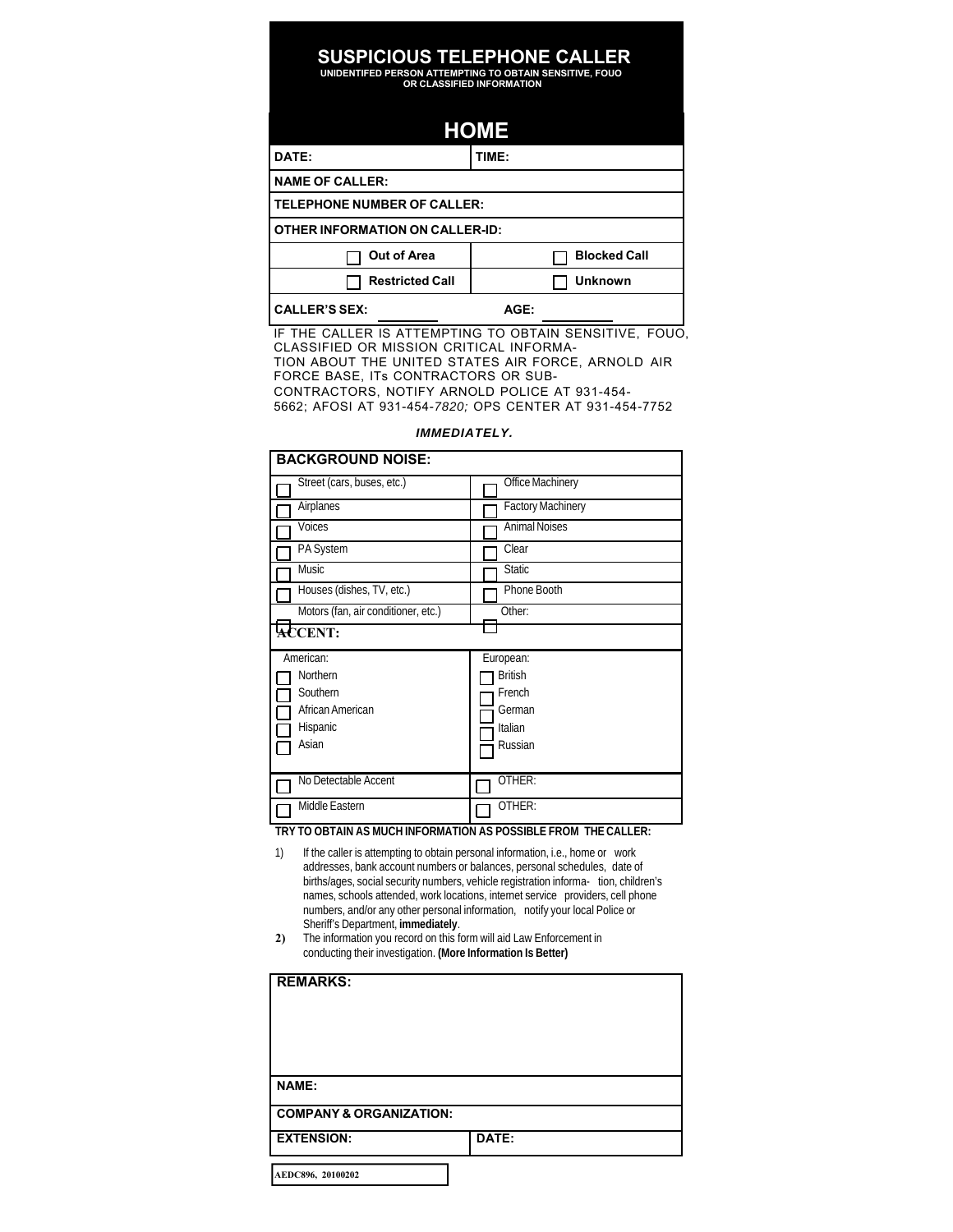

### AEDC Safety Goal---Zero Incidents

- ACCIDENT OR PROPERTY DAMAGE
	- Notify your supervisor & OPS Center 454-7688
	- **If minor injury, follow your employer's policy for reporting** and treatment.
	- **If serious injury, DO NOT TRANSPORT Call 911, stay on** phone to give directions.

### HAZARDOUS CONDITIONS OR OPERATIONS

- **Report unsafe practices or conditions to supervisor or SHG**
- **If imminently dangerous, STOP Operations**
- Call OPS Center 454-7688 or
- Contact Safety & Health Group 454-7233 (SAFE)
- HEALTH EXPOSURE ISSUES
	- For exposure assessment Contact SHG Industrial Hygiene 454-4707
- WORKERS' COMPENSATION
	- For questions contact: On Site 454-4707
		-
- SAFETY & HEALTH WEB PAGE
	- Go to Team AEDC , SE Web Site, Safety & Health Web Site https://cs.eis.afmc.af.mil/sites/Safety/AEDC/ATASafety/default.aspx
- SAFETY & HEALTH PROGRAM QUESTIONS
	- Go to Safety & Heath web site for map to determine your Safety or Health Representative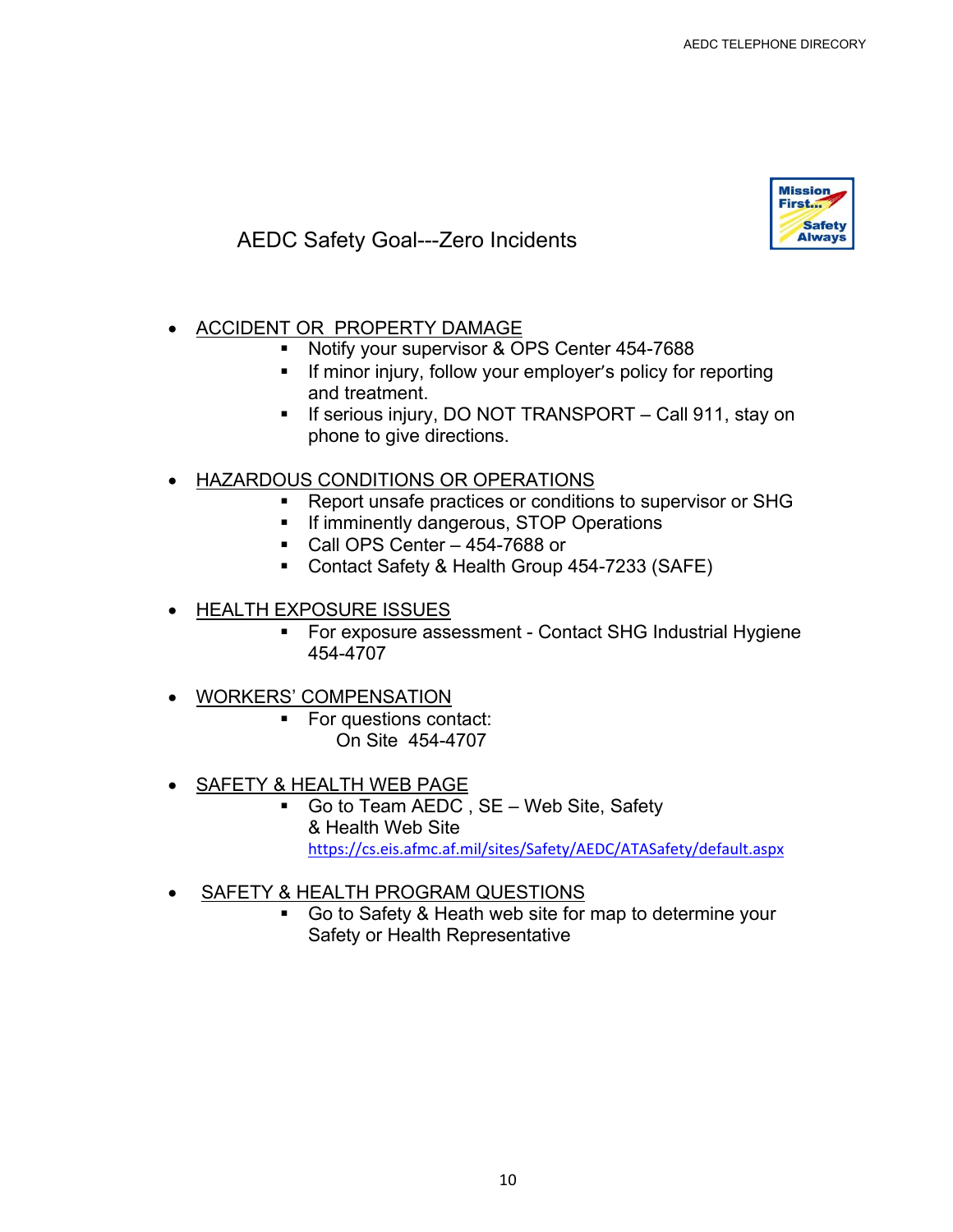### **GENERAL INFORMATION SECTION**

#### **DIRECTORY INFORMATION**

The Arnold Air Force Base telephone directory is provided for you our valued customer. The directory is produced from information obtained from your organization. The directory can be found on the Team AEDC site. A public version of the directory can be found on the Arnold AFB Public Website at http://www.arnold.af.mil.Arnold Air Force Base utilizes a 7-digit dialing plan. All of the 4-digit extensions listed in this directory must be preceded by 454 when dialing.

#### **PROMOTING GOOD TELEPHONE SERVICE**

Our switchboard operator will provide you the fastest and most efficient service possible. AEDC only has one part-time operator on duty. Please do not ask for services you can do yourself. Please report incorrect numbers to the Help Desk @ 454-4040 or via AEDC Help Desk Form on the Team AEDC site.

#### **MILITARY TELEPHONE SYSTEM**

Military telephones and voice systems are authorized for **OFFICIAL USE ONLY** and must be restricted to calls essential to the accomplishment of the mission.

#### **TELEPHONE MONITORING**

DoD telephones are provided for the transmission of official government information only and are subject to communications security monitoring at all times. Use of official DoD telephones constitutes consent to communications security telephone monitoring per DoD Directive 4640.6

### **DIALING PROCEDURES**

#### **Emergency Calls**

| On Base | 911 |
|---------|-----|
| Housing | 911 |

#### **Local Calls - On/Off Base**

- 1. Base Extension to Base Extension dial appropriate 7 digit number
- 2. To call from on-base to off-base into the local area dial 99 + 7 digit number
- 3. To call AEDC from off-base outside the local area, dial 931-454-XXXX
- 4. Toll free calls include the following cities and preface:

| City        | <b>Preface</b>                |
|-------------|-------------------------------|
| Hillsboro   | 596                           |
| Lynchburg   | 632, 759                      |
| Manchester  | 253, 723, 728                 |
| Normandy    | 857                           |
| Pelham      | 467                           |
| Shelbyville | 212, 561, 580, 607, 619, 639, |
|             | 680, 684, 685, 778, 808       |
| Tullahoma   | 393.454.455.461               |
| Wartrace    | 389                           |
| Winchester  | 632, 962, 967, 968            |

#### **Long Distance Calls**

Official long distance toll calls should be made only when DSN or toll free (800/877/888) connectivity is not available at the distant end.

PIN Numbers: Personal Identification Numbers (PINs) are required to make outgoing official long distance calls from AEDC. PIN numbers cannot be used away from AEDC. PIN requests require supervisor approval.

- 1. CONUS 98-1-XXX-XXX-XXXX-PIN
- 2. International 98-011-XXX-PIN

### **Defense Switch Network (DSN)**

DSN is the principal voice communications network within the Defense Communications System. Usage is limited to Official Government Business. Transferring toll calls into or out of the DSN is prohibited.

| 94-XXX-XXXX<br>1. CONUS |
|-------------------------|
|-------------------------|

| 2. OCONUS      |                 |
|----------------|-----------------|
| Caribbean      | 94-313-XXX-XXXX |
| Europe         | 94-314-XXX-XXXX |
| Pacific        | 94-315-XXX-XXXX |
| Alaska         | 94-317-XXX-XXXX |
| Southwest Asia | 94-318-XXX-XXXX |
| Canada         | 94-XXX-XXXX     |
|                |                 |

#### **PAGING INSTRUCTIONS**

| 1. From on Base                     | 454-7243 (PAGE) |
|-------------------------------------|-----------------|
| 2. From off Base local calling area | 454-7243        |
| 3. From off Base outside local area | 931-454-7243    |
| At the tone enter the pager number  |                 |

### **SECURE VOICE**

Classified information should not be discussed or revealed over the administrative telephone system. If a classified subject must be discussed, most organizations have a Secure Telephone Unit (STU-III) or Secure Telephone Equipment (STE). If you don't have access to a STU-III or STE, one is available in the Defense Messaging System Center (ext. 454-5600).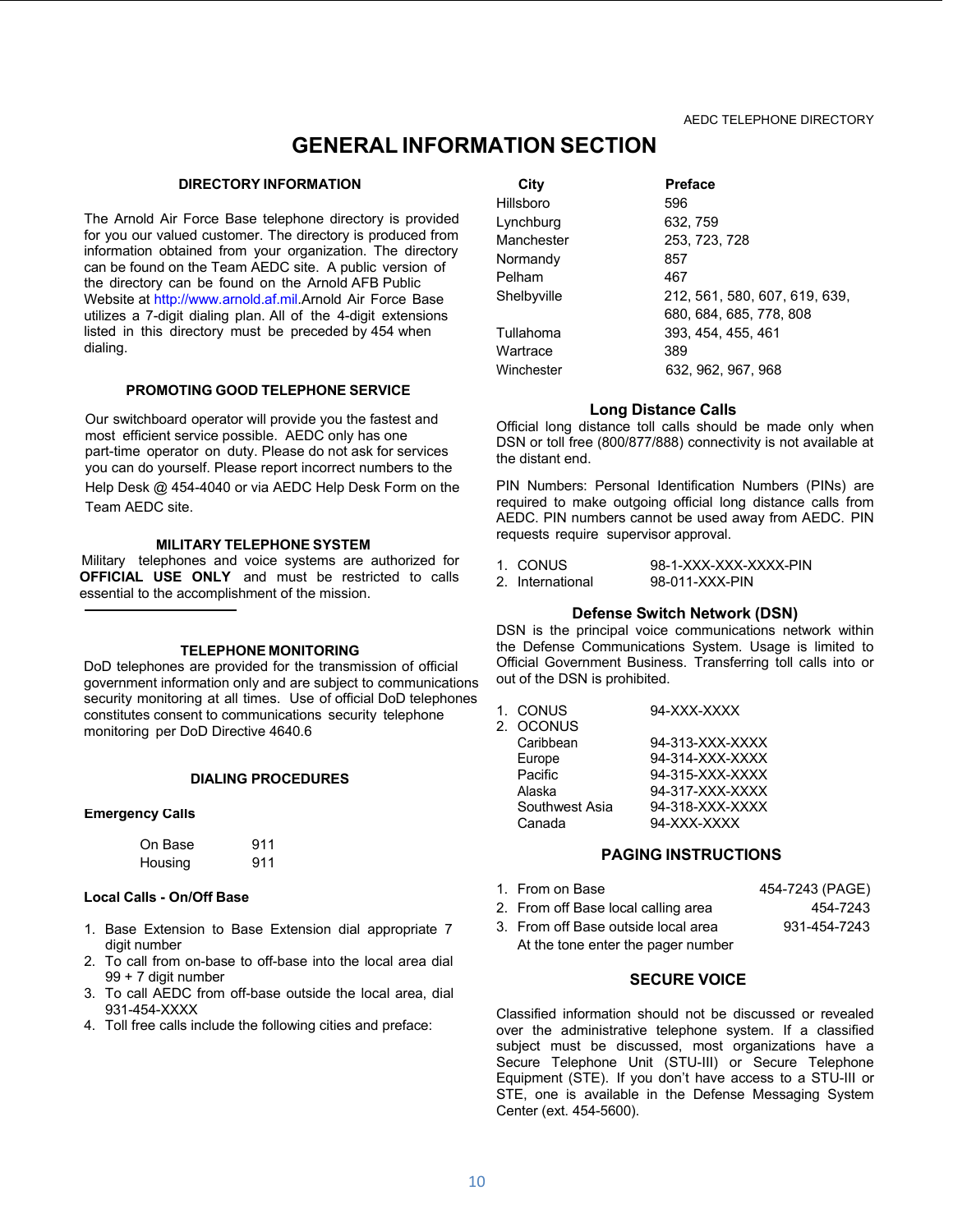#### **SERVICE PROBLEMS**

Persons other than authorized telephone maintenance personnel are prohibited from installing, repairing, moving or otherwise modifying telephone equipment.

- 1. Report telephone troubles to the trouble desk at 454- 4040. Troubles will be repaired within two workdays.
- 2. Request for telephone installations, or modifications are submitted by calling 454-4040. Request for new service will normally be completed within 5 workdays or an agreed upon date.
- 3. Request for telephone relocations are submitted by completing the AEDC Move Request. The form is located on the Team AEDC Home Page under the Request Services tab.

#### **NUISANCE AND BOMB THREAT CALLS**

Malicious, threatening, or abusive calls, including the use of obscene or profane language are prohibited. If you receive one of these calls, follow these steps while the call is in progress:

- •.From a digital or multi-line phone, press the Conf key and then dial \*57 on the keypad
- •.From a single-line phone, press the Link or Flash key (or quickly press the switch hook) and dial \*57 on the keypad.

By activating this feature, Security is immediately notified and the caller's telephone number is captured. When the call ends contact Security Police at 454-5662.

Procedures for correct handling of a Bomb Threat or Suspicious Telephone Caller (AEDC896) should be posted for your convenience by each telephone and can be found on pages 3 - 6 of this directory.

### **TELEPHONE SERVICE FEATURES**

The following instructions describe service features of the base telephone system. Additional features not listed in this directory are described on the Team AEDC Home Page. The link is located in the Emergency Numbers block by clicking on Telephone/Voice Mail User Information.

### **Call Transfer**

For single line telephones – Press the FLASH or LINK key or flash the switch hook (depress the switch hook and release it). The user will hear confirmation tone (3 beeps) followed by dial tone. Dial the number you wish to transfer to and hang up.

For multi-line telephones – Press the transfer key; dial the number you wish to transfer the call to and press the transfer key again. The call is then transferred.

#### **Call Forwarding**

For single line telephones – To redirect incoming calls to another extension, lift the handset and dial # 1. You will hear dial tone. Dial the extension number that will receive all of the forwarded calls and hang up. To cancel call forwarding, lift the handset and dial #1 and hang up. While your single line telephone is forwarded, you will hear an interrupted dial tone to remind you that the feature is activated.

For multi-line telephones – Press the FORWARD button, dial the extension number that will receive the forwarded calls, and press the FORWARD button again. To cancel call forward, press the FORWARD button.

#### **Conference Calls**

A conference call with up to 6 parties can be established using your telephone. To add a new party to an established call on a multi-line set, follow these steps:

- 1. Press the "Conference" key. The first party is then on hold and you receive dial tone.
- 2. Dial the number of the new party
- 3. When the new party answers, press the "Conference" key to include all parties in the call.
- 4. To add more parties to the conference (up to 6, including you), repeat steps 1 - 3.
- 5. Note: If you make a mistake while dialing or receive a busy signal, press Rls or Goodbye to disconnect. To return to the call, press the key beside the fast flashing indicator.

To add a new party to an established call on an analog single line set, follow these steps:

1. Press the FLASH or LINK key or flash the switch hook (depress the switch hook and release it). You hear confirmation tone (3 quick beeps) followed by dial tone. The first party is on hold.

- 2. Dial the number of the new party.
- 3. When the new party answers, press the FLASH or LINK key or flash the switch hook to include all parties in the call.
- 4. To add more parties to the conference (up to 6 including you), repeat steps  $1 - 3$ .

A conference bridge is available for up to 36 participants. Contact the Help Desk at least 24 hours before the start of the conference with the details, i.e. date, time, length of conference and the number of participants. Also indicate if access to the conference needs to be password protected. A conference can also be set up by customers using the instructions on the following page.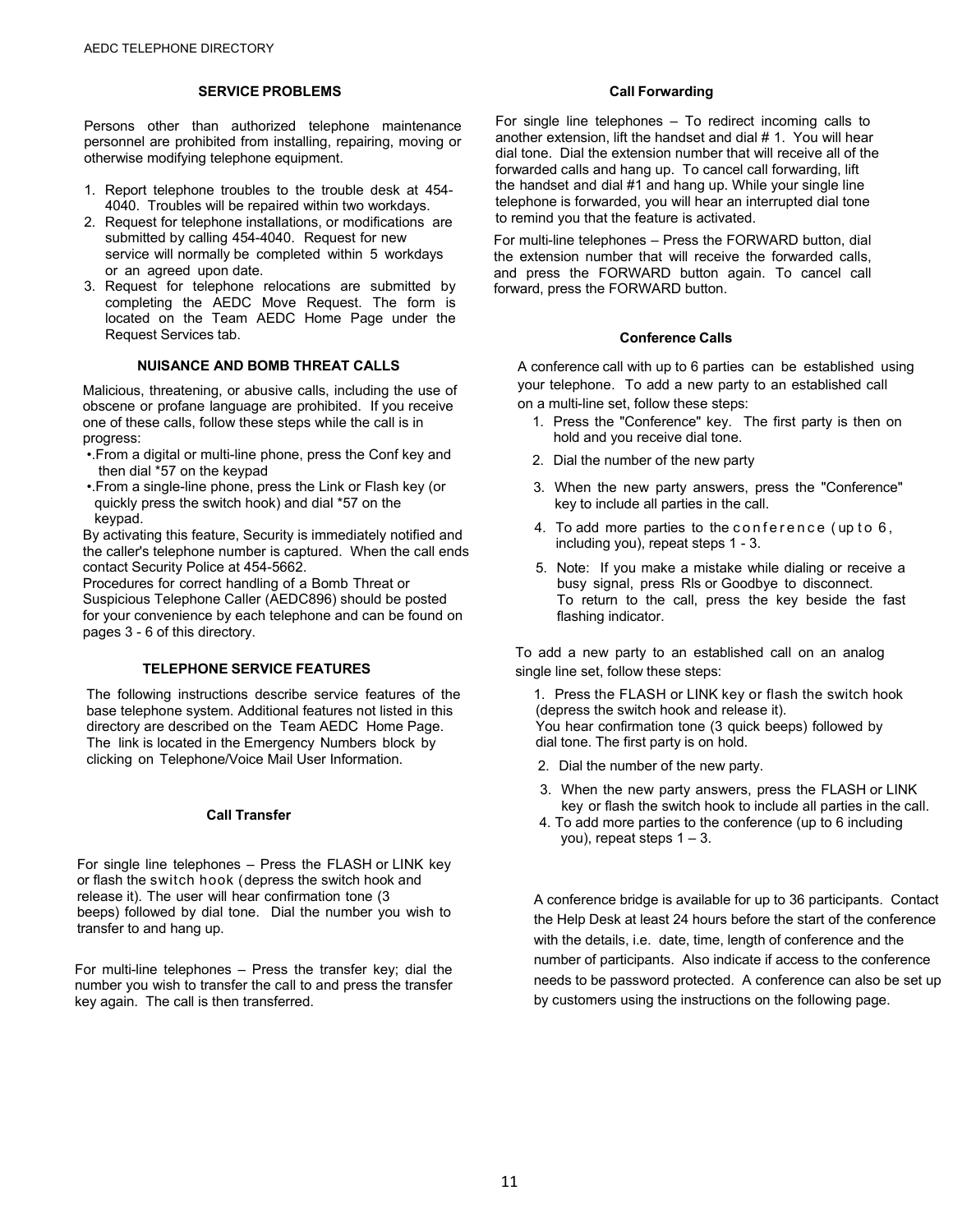### **ARNOLD AIR FORCE BASE TELEPHONE CONFERENCE BRIDGE**

### **Overview**

The telephone Conference Bridge at Arnold Air Force Base provides a menu-driven Telephone User Interface (TUI) that enables customers to initiate commands through a base telephone keypad to schedule telephone conferences. Simply dial a unique telephone extension to access the TUI service, and then schedule a conference by following the voice menu's instructions. If you prefer not to use the TUI service, simply call the Help Desk @ 454-4040 with the details of the conference request. You will need to provide the date and time of the conference and the number of participants. Telephone Services will contact you with the number needed to call the Conference Bridge and the password. If you would like to schedule the conference yourself, follow the steps below.

### **Scheduling a conference**

When prompted by the voice menu, insert the conference parameters through the telephone keypad. The Conference Bridge provides messages when an error is made. **Note:** You have up to seven minutes to schedule a conference with the TUI. After seven minutes, the Conference Bridge plays a voice message indicating that the allocated time is over. The

Conference Bridge then disconnects the call. If a second user dials the TUI telephone extension when the TUI is in use, the Conference Bridge plays a voice message announcing that the port is in use.

### **Steps**

.

1. Dial the TUI extension 2663 (CONF). Do not dial the 454 prefix.

- 2. Log in to TUI:
	- a. Enter your TUI user name (2663 again) followed by **\***.
	- b. Enter your TUI password 73887 (SETUP) followed by **\***.
- 3. Set the date of the conference.

a. To schedule a conference for today, press **1**.

b. To schedule a conference for a specific day, Press **2**. Enter the date by entering two digits for the day, two digits for the month, and four digits for the year, followed by **\***. For example, enter **11032004\*** for a conference on March 11, 2004.

4. Set up the conference.

a. Enter the start time of the conference, in 24-hour format with 15-minute intervals. Enter two digits for the hour (00 to 23) and two digits for the minutes (00, 15, 30, or 45), followed by **\***.

For example, enter **0945\*** for a conference starting at 9:45 in the morning.

b. Enter the duration of the conference. The conference can be up to 12 hours in duration, measured in 15-minute intervals. Enter two digits for hours (00 to 12) and two digits for minutes (00, 15, 30, or 45), followed by **\***.

For example, enter **0215\*** for a conference lasting two hours and 15 minutes. The system states the number of available ports.

c. Enter the number of participants that will be in the conference (ports that are needed), followed by **\***.

For example, enter **5<sup>\*</sup>** if five people will be logging in (to reserve five ports).

- 5. Press **1** to continue entering password lengths for the conference.
- 6. The system selects the dial in number automatically by pressing **2**.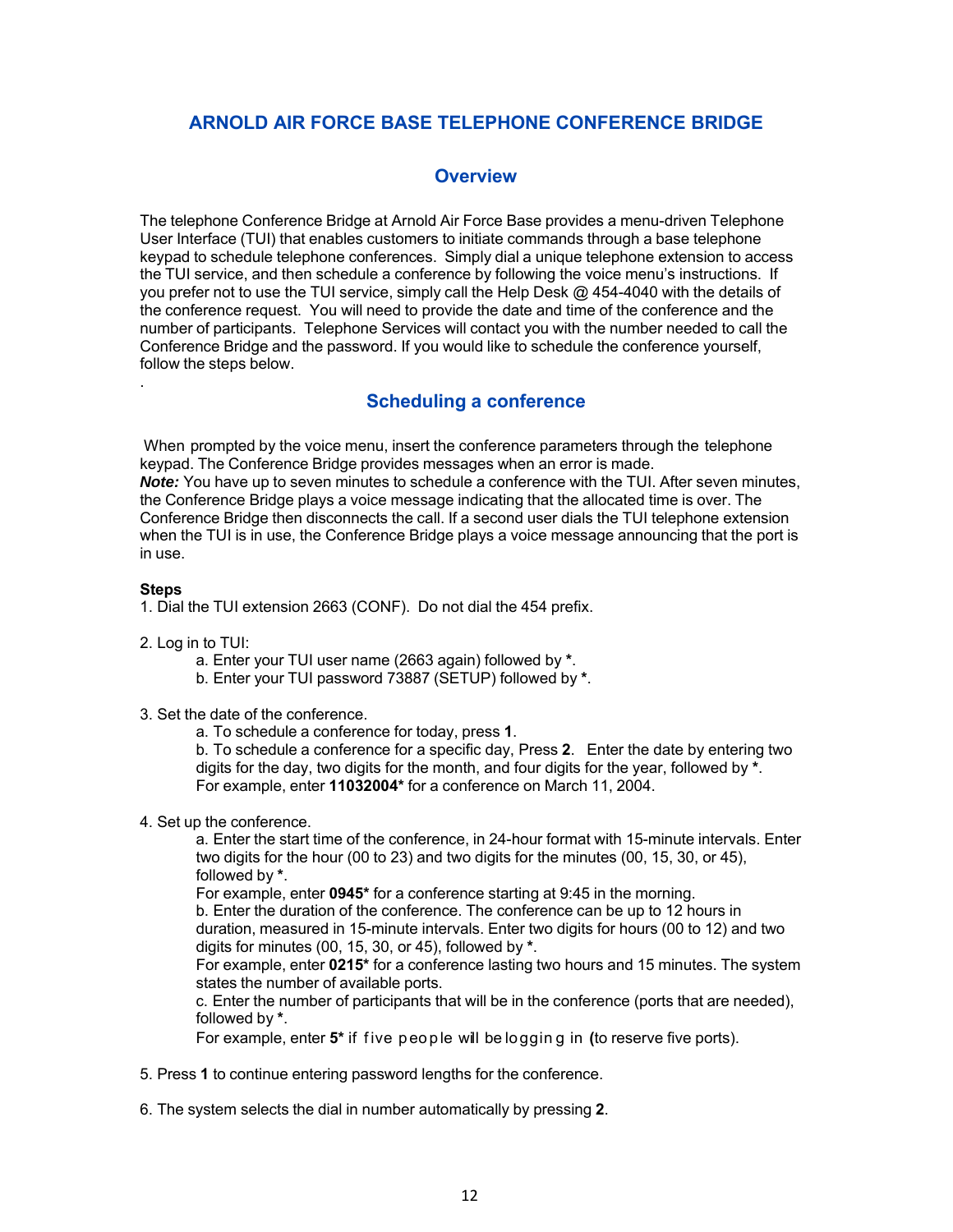7. Define password lengths. Enter the password length (4 to 8 digits), followed by **\***.

- 8. Do one of the following:
	- a. To confirm the reservation, press **1**.

b. To change any of the conference definitions: Press **2**. The system plays a list of numbers and corresponding definitions. Enter the number corresponding to the definition you want to change. c. To repeat the conference definitions, press **3**. The system plays a list of the conference definitions. To input all the conference definitions again, without saving the current definitions, press **4**.

The system restarts the scheduling process, starting with step 3.

9. Once the conference has been confirmed, the Conference Bridge will play a list of the attributes of the conference. Please make a note of the number to call in and the password so they can be communicated to the other participants.

10. For questions and assistance, call Telephone Services @ 7902 or 7008.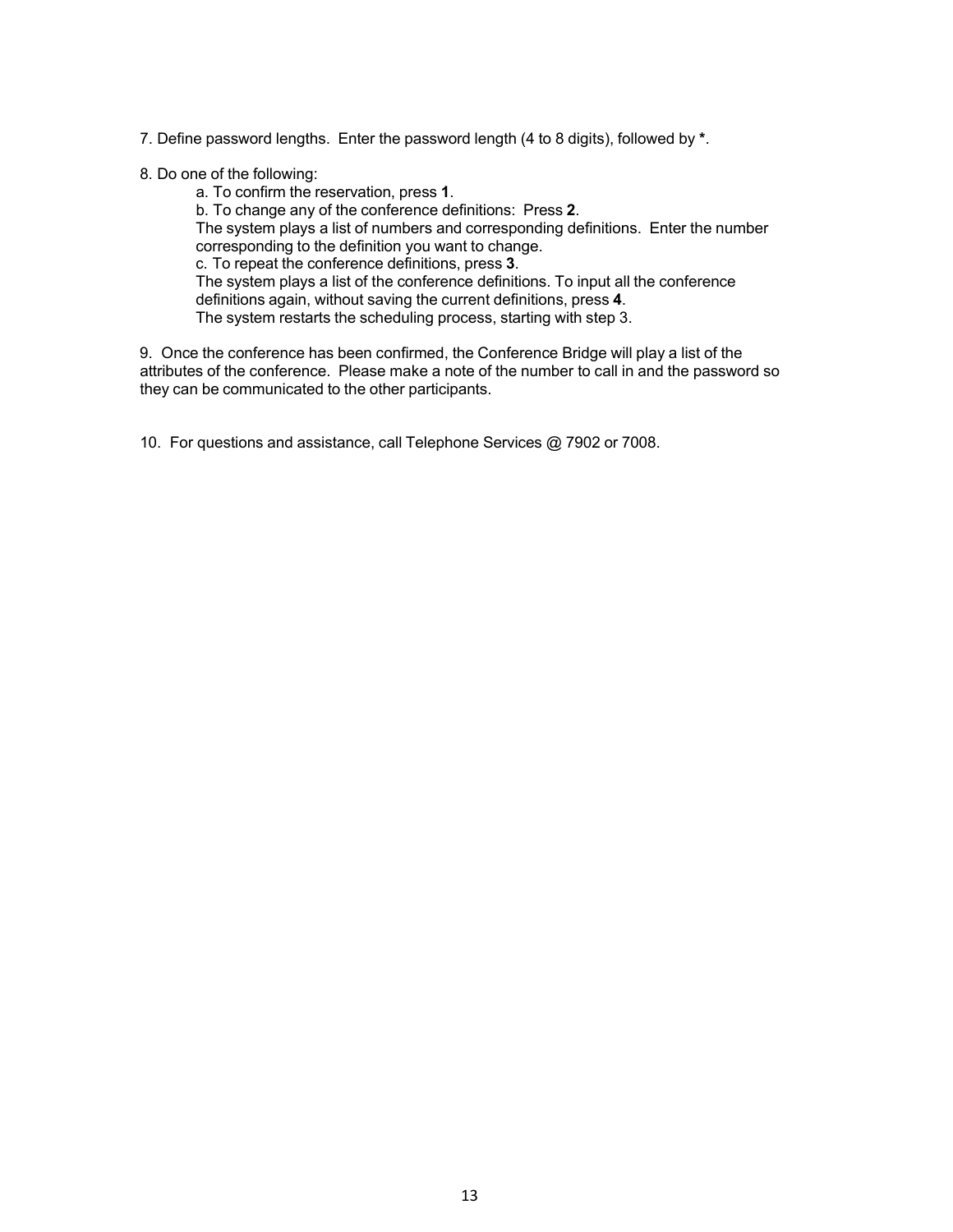### **GENERAL INFORMATION SECTION BUILDING AND BUILDING MANAGERS' NUMBERS**

### **Prefix for all extensions (454-xxxx) (To contact a building manager contact extension(s) listed.)**

| No. | Name                                              | Ext. |
|-----|---------------------------------------------------|------|
|     | 100  Administration & Engineering                 |      |
|     |                                                   |      |
|     | 109  Traffic Check House - Main Gate5223/7775     |      |
|     |                                                   |      |
|     | 125 Commissary (Commissary/BX)3546/7925           |      |
|     | 225 Medical Aid Station 5385/4567                 |      |
|     |                                                   |      |
|     | 253  Special Programs Building5680                |      |
|     | 256  Communications Transmitter Building6988/7008 |      |
|     | 258  Security Force Storage Building5223/7775     |      |
|     | 261  Fire Department Compressor Building7846      |      |
|     | 265 Incinerator Building5680                      |      |
|     | 320  S1 & S3 Impact Range3351/5356                |      |
|     | 350  Precision Measurement Equipment Lab5633/3660 |      |
|     | 351  Potable Water Storage Tank5591/5565          |      |
|     | 360 VKF Powder Preparation Bldg3351/5356          |      |
|     | 365  VKF G-Range Auxiliary Bldg.                  |      |
|     |                                                   |      |
|     | 380  Sewage Ejector Station                       |      |
|     |                                                   |      |
|     | 390  Force Flow & Dynamics Building3501/7291      |      |
|     |                                                   |      |
|     | 438  Degreaser Building4684/5552                  |      |
|     |                                                   |      |
|     | 441  Riggers Maintenance Building7751/4013        |      |
|     | 443  Shear Machine Shed 5552                      |      |
|     |                                                   |      |
|     | 445 Chem/Met/NDT Lab7340                          |      |
|     | 446 Heat Treat Building4684/5937                  |      |
|     | 447  Plasma Arc Cutting Area4684/5552             |      |
|     |                                                   |      |
|     |                                                   |      |
|     |                                                   |      |
|     | 456  Real Property Drawing                        |      |
|     |                                                   |      |
|     | 457  Document Storage Building6659                |      |
|     | 464  Hazardous Waste Accumulation Site4343/3628   |      |
|     | 501  Sewage Ejector Station - Model Shop5591/5565 |      |
|     | 519 J-4 Hydraulic Building4801/5997               |      |
|     | 520  J-4/J-5/J-6 Control Building4801/5997        |      |
|     |                                                   |      |
|     | 522 J-5 Test Cell Building4801/5997               |      |
|     | 526 IRP SS-22 Water Treatment                     |      |
|     |                                                   |      |
|     | 528 J-4/J-5 Water Softner Building4801/5997       |      |
|     | 529 J-4 Local Electronics Building4801/5997       |      |
|     | 530  J-4 Test Cell and Components4801/5997        |      |
|     | 531 J-5 Local Electronics Building4801/5997       |      |
|     | 532  J-4 Chemical Enclosure Building4801/5997     |      |

| No. | Ext.<br>Name                                     |
|-----|--------------------------------------------------|
|     | 534J-4 Data Conditioning Building  4801/5997     |
|     | 535J-4/J-5 Steam Generator Building  4801/5997   |
|     |                                                  |
|     | 537J-5 Valve Shelter Building  4801/5997         |
|     | 538 SL2 & SL3 Support Building  3527/3113        |
|     | 541SL2 & SL3 Test Cell Building  3527/3113       |
|     | 542 Fuel Conditioning Building  3527/3113        |
|     |                                                  |
|     |                                                  |
|     | 560ETF Rocket Test Control Building  4801/5997   |
|     | 561ETF Rocket Engine Test Stand  4801/5997       |
|     |                                                  |
|     | 567 J-4 Helium Storage Building 5253/4542        |
|     | 569 J-4 Power Distribution Building 4801/5997    |
|     |                                                  |
|     | 577APTU Maintenance Storage Building 7451/3362   |
|     | 578 APTU Test Cell Control Building 3141/3142    |
|     | 579 APTU Test Cell Building 5254/5451            |
|     | 581 APTU Sewage Ejector Station 5591/5565        |
|     | 591J-6 Field Office Building 4801/5997           |
|     | 607 VKF Intermittent Test Building 4666/5208     |
|     | 640 VKF Maintenance Shop 5208/7168               |
|     |                                                  |
|     | 646 Rad Effects Test Lab 4666/6335               |
|     | 648FSD Research Building (Centaur) 6592/7818     |
|     | 651VKF Compressor Building 5208/5474             |
|     | 661 VKF Air Intake Filter Building               |
|     |                                                  |
|     | 662 VKF Air Intake Filter Building 5208/7818     |
|     | 670VKF Drier Control Building (North) 5208/7818  |
|     | 671 VKF Drier Control Building (South) 5208/7818 |
|     | 673 VKF 90 Day Hazardous Waste                   |
|     | Accumulation Site 4343/3628                      |
|     | 675VKF Hotshot Building. 7038/6091               |
|     |                                                  |
|     | (Test Area/Upstairs Lab) 5993/7262               |
|     | 676 VKF MT&L Building (Office/Lab) 6757/4835     |
|     | 678VKF G Range Building 3351/5356                |
|     | 679VKF Tunnel M Control Building 5208/7818       |
|     | 680 VKF Heater Control Building 5208/7818        |
|     | 685Official Mail Center (Post Office)5577        |
|     | TMDE Staging Area/Instrument Room4792/6409       |
|     | 702 PWT Supersonic Compressor                    |
|     |                                                  |
|     | 704PWT Control House Valve No. 14 7168/5208      |
|     | 7064T Cooler Control Building 7168/5208          |
|     | 707PWT 4T Building & 4T Tunnel 5243/3335         |
|     | 708 PWT Purge Water Treatment 7168/6592          |
|     | 710 PWT PES Control Building 7168/6592           |
|     | 711 PWT 16S Tunnel and Components 7168/5208      |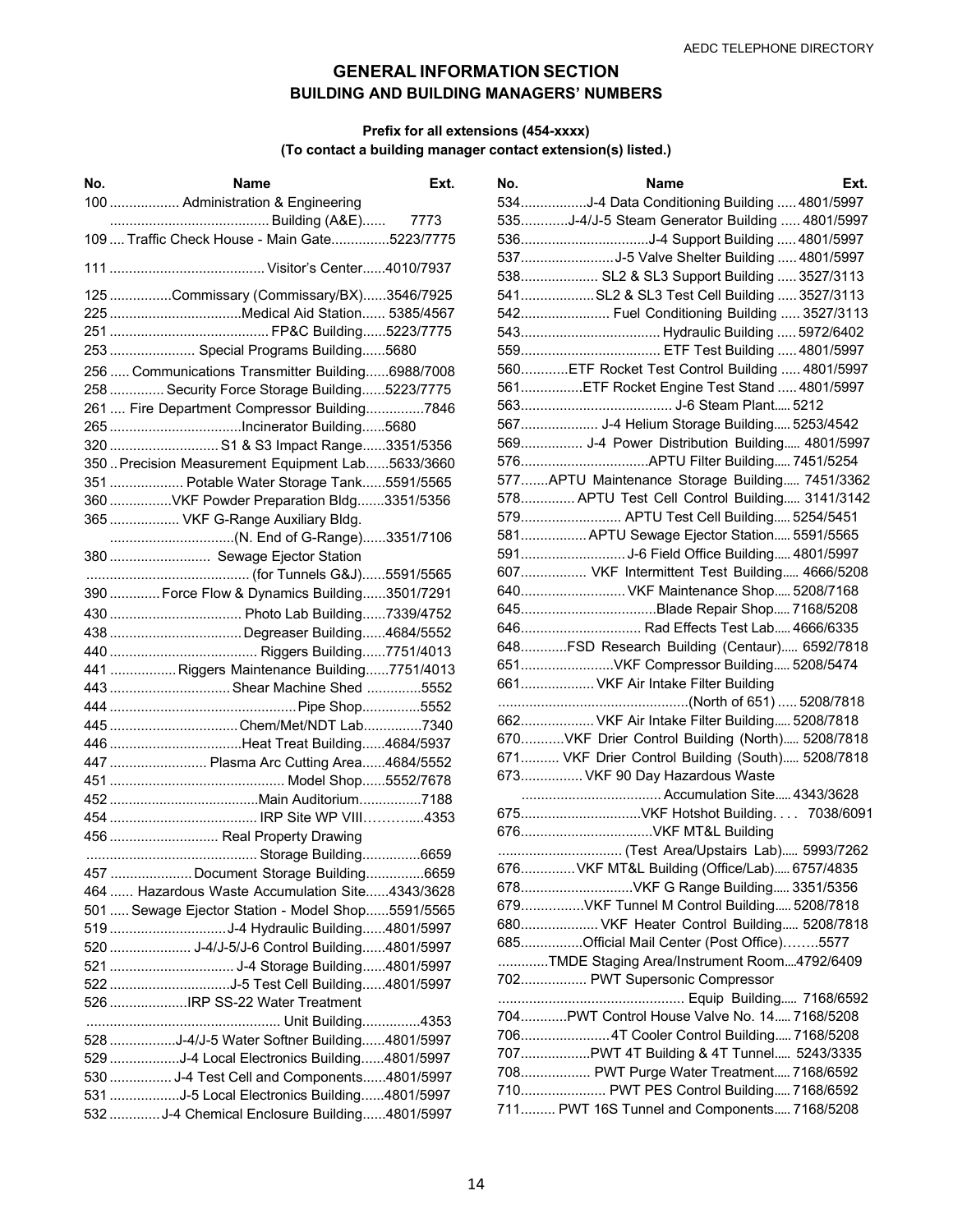| No. | Name<br>Ext.                                     | No.             |
|-----|--------------------------------------------------|-----------------|
|     | 712 PWT 16S Nozzle Pump House7168/5208           | 869             |
|     | 713 PWT Rigging Equipment Building7168/5208      | 87C             |
|     | 714  PWT 4T IDS Motor Pit Building7168/5208      | 871             |
|     | 715  PWT 4T IDS VFPS Building7168/6592           | 873             |
|     | 718  HTL Shop Building (Secured Area)4616/7930   | 876             |
|     | 718 HTL Shop Building 3578/6848                  | 877             |
|     | 720  PWT PES Substation Control House3604/3845   | 878             |
|     |                                                  | 878             |
|     | 722  PWT High Temperature Building 3578/6860     | 879             |
|     | 726  PWT Fuel Storage Building 3578/6860         | 880             |
|     | 728  High Temp Lab Addition Building 3578/6860   | 881             |
|     | 733  PWT Central Nitrogen Storage Shed5253/4542  | 882             |
|     | 734  PWT 16S Cooler 2 Valve Shelter7168/5208     | 884             |
|     | 735  PWT 16S Cooler 3 Valve Shelter7168/5208     | 885             |
|     |                                                  | 886             |
|     | 745  PWT Supersonic Control Building3335/6142    | 887             |
|     | 746  PWT 16S Model Hydraulic                     | 889             |
|     |                                                  | 890             |
|     | 749  PWT 16S Fuel Shelter Building7168/5208      | 891             |
|     | 750  PWT Test Fuel Building7168/5208             | 892             |
|     | 755  PWT GE1 Coolant Building7168/5208           | 893             |
|     | 760  PWT Model Installation Building3335/5243    | 894             |
|     | 768  PWT 90 Day Hazardous                        | 895             |
|     | Waste Accumulation Site4343/3628                 | 896             |
|     | 775 PWT Cart Stand Building7168/5208             | 897             |
|     | 780  PWT Motor Drive Building7168/6592           | 898             |
|     | 782 PWT Drier Vaporizer Building7168/5208        | 899             |
|     |                                                  | 903             |
|     | 784  PWT Desiccant Drier Building7168/5208       | 908             |
|     | 785 PWT Transonic Control Building5243/3335      | 912             |
|     | 786  PWT Rotor Erection Building7168/5208        | 913             |
|     | 787  PWT Static Rocket Control Building7930/3131 | 914             |
|     | 788  PWT Transonic Model Hydraulic               | 916             |
|     |                                                  | 921             |
|     | 789  PWT Rocket Run Up Stand                     | 922             |
|     |                                                  | 929             |
|     | 790  PWT Water Treatment Building7168/6592       | 932             |
|     |                                                  | 934             |
|     | 793  PWT Acoustics Research Building7168/6592    | 936             |
|     | 794  PWT Blade Repair Building7168/5208          | 938             |
|     | 795 PWT 16T Tunnel & Components7168/5208         | 939             |
|     | 796 PWT Desiccant Drier Building No. 27168/5208  |                 |
|     | 797  FSD Maintenance Building7168/5208           | 107             |
|     | 799  FSD Storage Building7168/5208               | 107             |
|     | 830  ETF Test Fuel Metering Building6402/5972    | 107             |
|     | 832  ETF-A J-3 Maintenance Building4801/5997     | 107             |
|     | 833  ETF Central Helium                          | 108             |
|     |                                                  | 109             |
|     | 850 ETF Instrument Operations Building4666/6335  | 10 <sup>c</sup> |
|     | 861  ETF 90 Day Hazardous Waste                  | 109             |
|     |                                                  |                 |
|     |                                                  | 109             |
|     |                                                  |                 |
|     | 864  Bulk Storage Building6402/5972              | 10 <sup>c</sup> |
|     | 867  ETF Foam House5425                          | 10 <sup>c</sup> |
|     |                                                  | 11C<br>4.4c     |

| No. | Name                                                | Ext. |
|-----|-----------------------------------------------------|------|
|     | 869 Test Fuel Pump House  5253/4542                 |      |
|     | 870Test Fuel Storage Tanks  5253/4542               |      |
|     | 871 Test Fuel Foam House  5643/5425                 |      |
|     | 873Test Fuel Maintenance Building  5253/4542        |      |
|     | 876 ETF Shop Building  7726/5845                    |      |
|     | 877 ETF Office Building  7246                       |      |
|     | 878 ETF AC&T Building - B-airside  6402/5972        |      |
|     | 878ETF AC&T Building - T-airside  4053/4770         |      |
|     | 879 ETF Exhauster Building (B-Side)  6402/5972      |      |
|     |                                                     |      |
|     | 880ETF-A Test Building  4052/4770                   |      |
|     | 881 ETF-A Air Supply Building  5395/6402            |      |
|     | 882ETF-A Exhauster Building  6402/5972              |      |
|     | 884 ETF-A Refrigeration Building  6402/5972         |      |
|     | 885ETF-A Heater Control Building  6402/5972         |      |
|     | 886High Pressure Reducing Station  3845/5395        |      |
|     | 887 ETF-A Heater Blower Building  7119/5395         |      |
|     | 889 ETF-A Water Spray Pump House  5425/5643         |      |
|     | 890ETF-A J-3 Test Cell & Components  4801/5997      |      |
|     | 891ETF-A Hydraulic Building  6402/5972              |      |
|     | 892 ETF-A Valve House  5643/5425                    |      |
|     | 893 ETF-A J-2A Cryogenic Building  4052/4770        |      |
|     | 894 ETF-A Fuel Shelter  6402/5972                   |      |
|     | 895 ETF-A Instrument Hut J-3 OCER No. 1  4801/5997  |      |
|     | 896 ETF-A Instrument Hut J-3 OCER No. 2  4801/5997  |      |
|     | 897 ETF-A Valve Repair Shop Building  4052/4770     |      |
|     | 898 ETF-A T-3 Test Cell Enclosure  4052/4770        |      |
|     | 899ETF Special Projects Building  5887              |      |
|     | 903 ETF-C Exhauster Building  5972/6402             |      |
|     | 908ETF-C Return Basin  3798/6230                    |      |
|     | 912ETF-C Test Building (C1 & C2)  4751              |      |
|     | 913 ETF-C Compressor Building  5972/6402            |      |
|     | 914ETF-C Test Fuel Conditioning Building  5972/6402 |      |
|     | 916ETF-C RC-3 Cooler Building  5972/6402            |      |
|     | 921 ETF-C Heater Control Building  5972/6402        |      |
|     | 922ETF-C Refrigeration Control Building  5972/6402  |      |
|     | 929 ETF-C Air Supply Building  5972/6402            |      |
|     | 932ETF-C Sump Pit Air Stripper  5591/5565           |      |
|     |                                                     |      |
|     | 936 Propulsion Tech Diagnostic Lab  6553/4666       |      |
|     | 938 Electro-Optics/Combustion Lab  6553/4666        |      |
|     | 939Advanced Missile Signature Center                |      |
|     |                                                     |      |
|     | 1073 Mark I Warehouse Building  7512/7251           |      |
|     | 1074Mark I Valve House  7512/7251                   |      |
|     | 1075 Mark I Test Building  7512/7251                |      |
|     | 1077 Mark I Engineering Lab Building  7512/7251     |      |
|     | 1088Space and Missile Ground Test Comp7512/7251     |      |
|     |                                                     |      |
|     | 1090 ETF-C Cooling Towers  3798/6230                |      |
|     | 1091 ETF-C Cooling Towers Pump Station  3798/6230   |      |
|     | 1092ETF-C Cooling Towers Control Bldg3798/6230      |      |
|     | 1093Space and Missle Ground Test Comp7512/7251      |      |
|     |                                                     |      |
|     | 1099 ETF-C Support Building (1st floor) 4155/6553   |      |
|     | 1099ETF-C Support Building (2nd floor)  4155/6553   |      |
|     | 1103The Carroll Building (3rd Floor)  6168/6724     |      |
|     | 1103The Carroll Building (2nd Floor)  6168/3724     |      |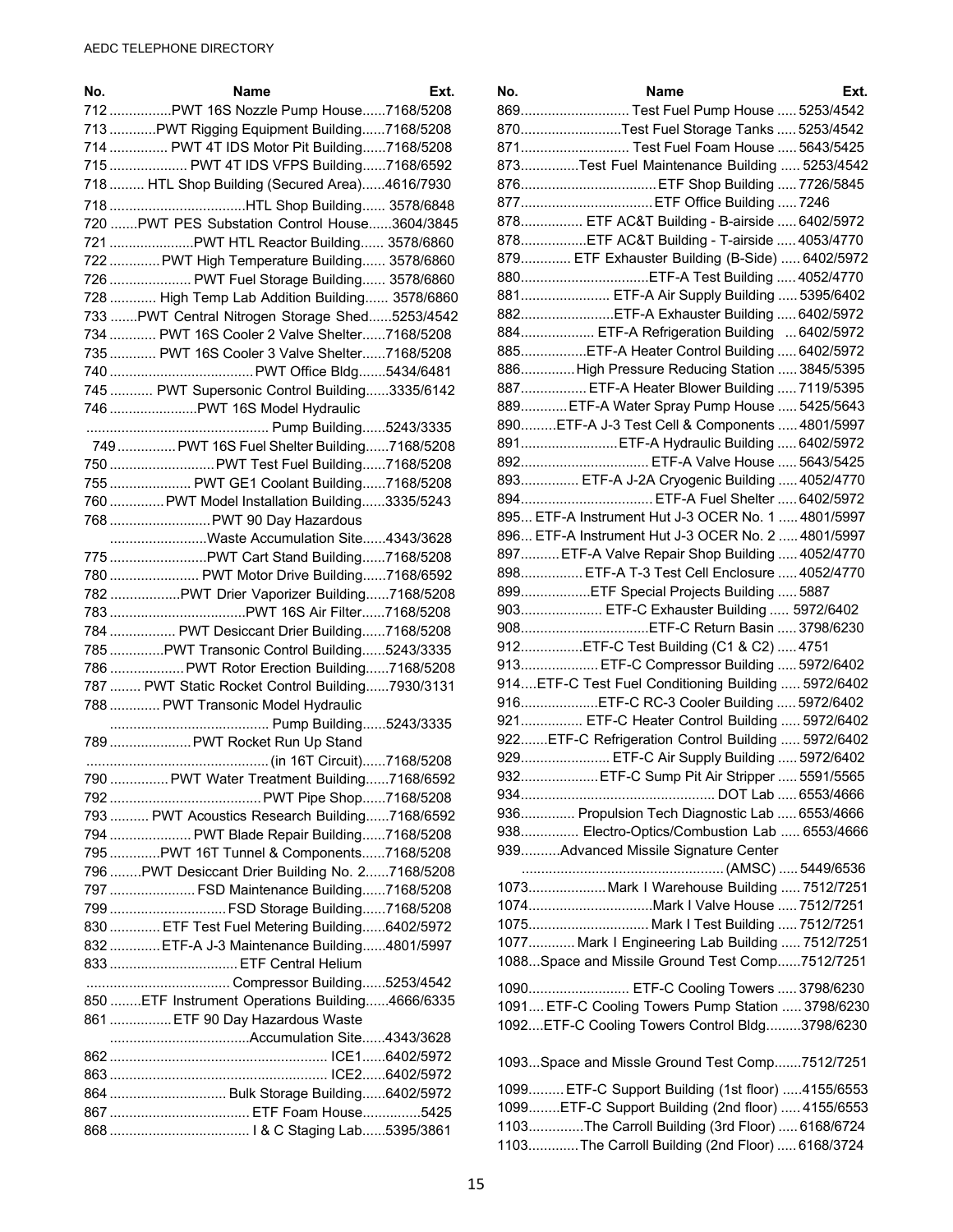| No.    | Name                                                                  | Ext. |
|--------|-----------------------------------------------------------------------|------|
|        | 1103  The Carroll Building                                            |      |
|        |                                                                       |      |
|        | 1306 Customer Building No. 1                                          |      |
|        |                                                                       |      |
|        | 1307 Customer Building No. 2                                          |      |
|        |                                                                       |      |
|        | 1351  Traffic Check House - Gate 15223/4497                           |      |
|        | 1400 Vehicle Maintenance5596/3566                                     |      |
|        | 1401  Heavy Equipment Repair Shop 5596/3566                           |      |
|        | 1402  Equipment Storage Building3566                                  |      |
|        | 1403  Motor Pool Parking Area - Lot No.71 3566                        |      |
|        | 1410  Coal Crusher House5591                                          |      |
|        |                                                                       |      |
|        | 1412 Motor Pool 90 Day Hazardous<br>Waste Accumulation Site 4343/3628 |      |
|        | 1413  Oil Tanks at Steam Plant A5591/5345                             |      |
|        | 1414 Pesticide Storage Building7543/7021                              |      |
|        |                                                                       |      |
|        |                                                                       |      |
|        |                                                                       |      |
|        |                                                                       |      |
|        | 1425  Concrete Pad-Glycol                                             |      |
|        |                                                                       |      |
|        | 1427  IRP Field Office Bldg7064/6255                                  |      |
|        |                                                                       |      |
|        | 1433  Fifth Street Office Building                                    |      |
|        |                                                                       |      |
|        | 1436  IRP Field Office Bldg4353                                       |      |
|        | 1456  Hazardous Waste Material                                        |      |
|        |                                                                       |      |
|        | 1457  Compressed Gas Cylinder Shed5487/4546                           |      |
|        | 1458  Compressed Gas Cylinder Shed5487/4546                           |      |
|        | 1459  HazMat Pharmacy5487/4546                                        |      |
|        | 1460  Hydrogen Peroxide Shed5487/4546                                 |      |
|        | 1461  Oil Recycling Facility4343/3628                                 |      |
|        | 1470 Scaffold Storage Bldg7449/7021                                   |      |
| 1471 — | <b>Warehouse 10 7664/5470</b>                                         |      |
|        |                                                                       |      |
|        | 1473 BCE Lumber Shed7449/7021                                         |      |
|        |                                                                       |      |
|        |                                                                       |      |
|        | 1478  BCE Building (I&M Shop)7021/5230                                |      |
|        |                                                                       |      |
|        | 1484  Oil Purification Bldg6801/3149                                  |      |
|        |                                                                       |      |
|        | 1485  Calcium Chloride Storage Shed4066                               |      |
|        |                                                                       |      |
|        | 1504 Water Treatment Plant Building5591/5565                          |      |
|        | 1505  Sewage Ejector Station                                          |      |
|        | 1506  Secondary Reservoir3798/6230                                    |      |
|        | 1507  Secondary Pumping Station Building3798/6230                     |      |
|        | 1508  Secondary Pumping Station                                       |      |
|        |                                                                       |      |
|        | 1509  Secondary Pumping Station                                       |      |
|        |                                                                       |      |

| No. | Name                                                                                    | Ext. |
|-----|-----------------------------------------------------------------------------------------|------|
|     | 1510 Secondary Pumping Station                                                          |      |
|     | 1512Chlorination Building  5591/5565                                                    |      |
|     | 1515 Open Shed for Nursery  4080/3864                                                   |      |
|     | 1525 Power Control Building  3604/3845                                                  |      |
|     | 1526 Oil Pump House - Main Substation  3604/3845                                        |      |
|     | 1533 Mobile Aerial Bucket Truck Shelter  3604/3845                                      |      |
|     | 1537 Morin LMR Site Control Building                                                    |      |
|     | 1540 Continuous Water Monitoring                                                        |      |
|     |                                                                                         |      |
|     | 1541 Sea Level 1 Test Building  3527/3113                                               |      |
|     | 1545 Diverson Structure - Cooling                                                       |      |
|     |                                                                                         |      |
|     | 1546Rowland Creek Water                                                                 |      |
|     |                                                                                         |      |
|     | 1547 Water Supply Bldg.                                                                 |      |
|     | Rowland Creek Pump Station  3798/6230                                                   |      |
|     |                                                                                         |      |
|     | (Housing STP Generator)  5591/5565                                                      |      |
|     | 1552Old Sewage Treatment Plant  5591/5565                                               |      |
|     | 1553 Industrial Equipment at                                                            |      |
|     | Old Sewage Treatment Plant  5591/5565                                                   |      |
|     | 1555New Sewage Treatment Lab Building  5591/5565                                        |      |
|     | 1556 Industrial Equipment at                                                            |      |
|     | New Sewage Treatment Plant  5591/5565                                                   |      |
|     | 1557Caustic Feed Bldg.                                                                  |      |
|     |                                                                                         |      |
|     | 1558Electrical Control Bldg.                                                            |      |
|     | (Groundwater Trtmt Plt) 4353                                                            |      |
|     | 1559Groundwater Treatment Plant                                                         |      |
|     |                                                                                         |      |
|     | 1560Industrial Waste Treatment                                                          |      |
|     | & Disposal Reservoir  3798/6230                                                         |      |
|     | 1563 NPDES Sampling Station  7074/4027                                                  |      |
|     | 1575 Bulk Fuel Farm Storage Tanks  5253/4542                                            |      |
|     | 1576 Bulk Fuel Farm Foam House  5425/5643                                               |      |
|     | 1577 Aircraft Fuel Filter Building  5253/4542                                           |      |
|     | 1601 Sandblast & Paint Facility  7449/7021                                              |      |
|     | 1602New Sandblast Facility  7449/7021                                                   |      |
|     | 1603 New Paint Facility  7449/7021                                                      |      |
|     | 1695RPA Ignitor Checkout Building  4801/5997                                            |      |
|     |                                                                                         |      |
|     | 1697 RPA Support Building  7298/5937<br>1752Traffic Check House - Gate No. 2  5223/4497 |      |
|     | 2102Retention Reservoir Dam  3798/6230                                                  |      |
|     |                                                                                         |      |
|     | 2104HNO3 Storage Building  6452/5568<br>2106UDMH Storage Building                       |      |
|     |                                                                                         |      |
|     | 2107Rocket Storage Base Assembly  6452/5568                                             |      |
|     |                                                                                         |      |
|     | 2110X-Ray Lab Storage Building  5521/7310                                               |      |
|     | 2111 Fire Department Training Area  4576/7846                                           |      |
|     |                                                                                         |      |
|     | 2123 J6 Local Electronics Building  4801/5997                                           |      |
|     | 2124 J-6 Large Rocket Test Cell  4801/5997                                              |      |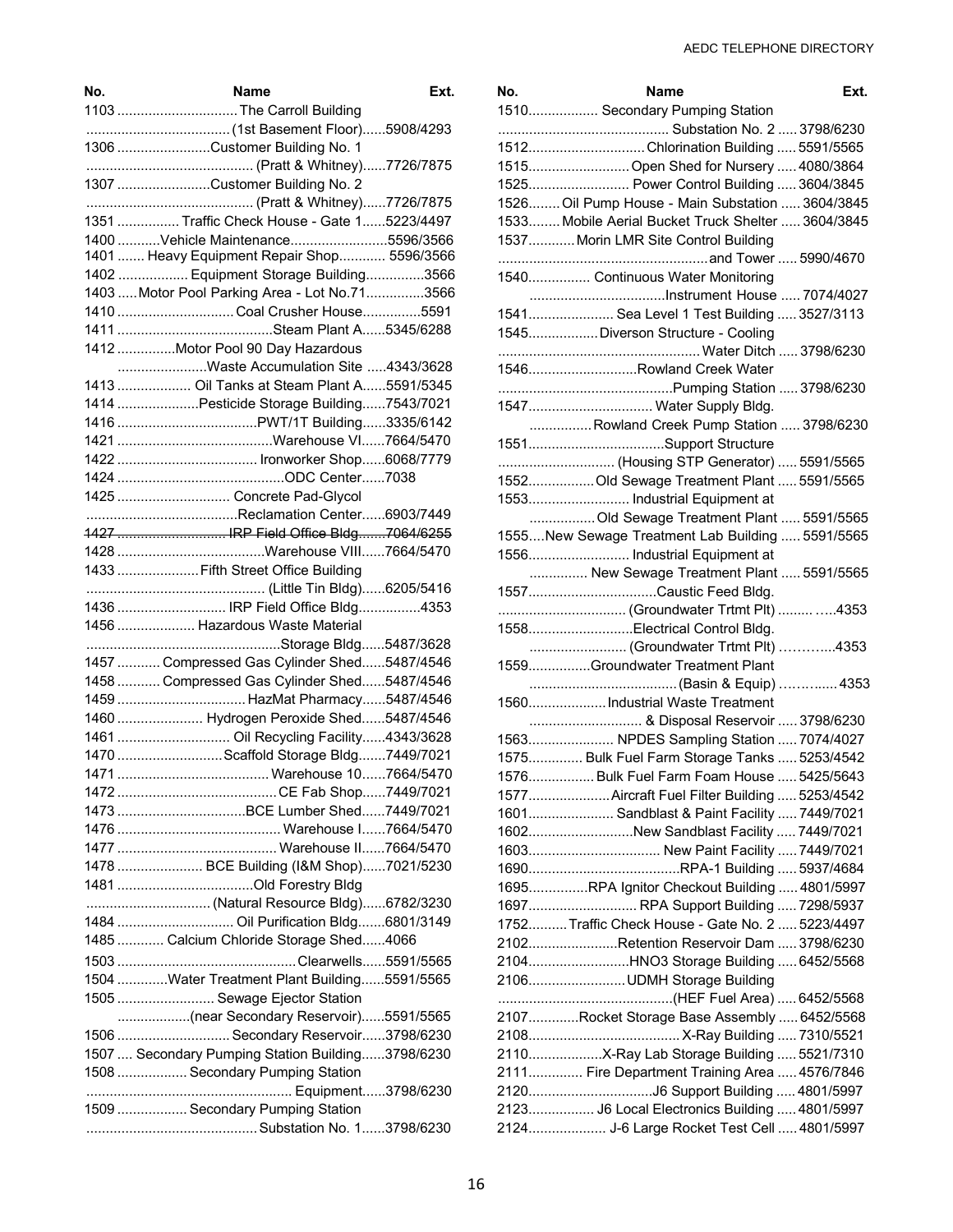| No. | Name                                                    | Ext. |
|-----|---------------------------------------------------------|------|
|     | 2201 RPA-4 Storage Building4666/6335                    |      |
|     | 2204  Explosive Multi-cubicle storage facility6452/5568 |      |
|     | 2206 Explosive Inspection Station                       |      |
|     |                                                         |      |
|     | 2208Solid Rocket Fuel Storage Igloo No. 16452/5568      |      |
|     | 2209 Solid Rocket Fuel Storage Igloo No. 26452/5568     |      |
|     | 2210RPA-3 Storage Igloos (2210 & 2210A)4801/5997        |      |
|     | 2212  Rocket Propellant Storage - Group IV3628/3521     |      |
|     |                                                         |      |
|     |                                                         |      |
|     |                                                         |      |
|     | 2217 RPA-2 Storage Building6452/5568                    |      |
|     | 2218 Rocket Propellant Trailer Storage6452/5568         |      |
|     | 2219  Rocket Propellant Oxidizer - Group II6452/5568    |      |
|     | 2220  Rocket Propellant Oxidizer - Group II6452/5568    |      |
|     | 2221  Rocket Propellant Oxidizer - Group II6452/5568    |      |
|     | 2222  Rocket Propellant Oxidizer - Group II6452/5568    |      |
|     | 2223  Rocket Propellant Oxidizer - Group II6452/5568    |      |

| No. | <b>Name</b><br>Ext.                                |
|-----|----------------------------------------------------|
|     | 2224Propellant Trailer Pad - Hydrogen  5253/4542   |
|     | 2225 Liquid Fuel Unloading Stand - N2O4  5253/4542 |
|     | 2227Propellant Trailer Pad - N2O4  5253/4542       |
|     | 2228 Explosive Storage Building  6452/5568         |
|     | 2313 Water Supply Building - Airfield  5591/5565   |
|     | 2370Coffee County Landfill Gas Facility  4353      |
|     | 2371 Coffee County Groundwater Facility  4353      |
|     | 2372Coffee County Landfill Generator  4353         |
|     | 2812 Well & Pump - AEDC Golf Course  5591/5565     |
|     | 2817Gentry LMR Site Control                        |
|     |                                                    |
|     | 2829Water Supply Building - Non Potable  4353      |
|     | 2912 Gossick Leadership Center (GLC)  5082/3024    |
|     | 3023 Arnold Village guard shack  5223/4497         |
|     | 3038Primary Pumping Station Building  3798/6230    |
|     | 3042 ChlorineFacilityPrimary                       |
|     |                                                    |
|     | 3101Woods Reservoir Dam  5591/5565                 |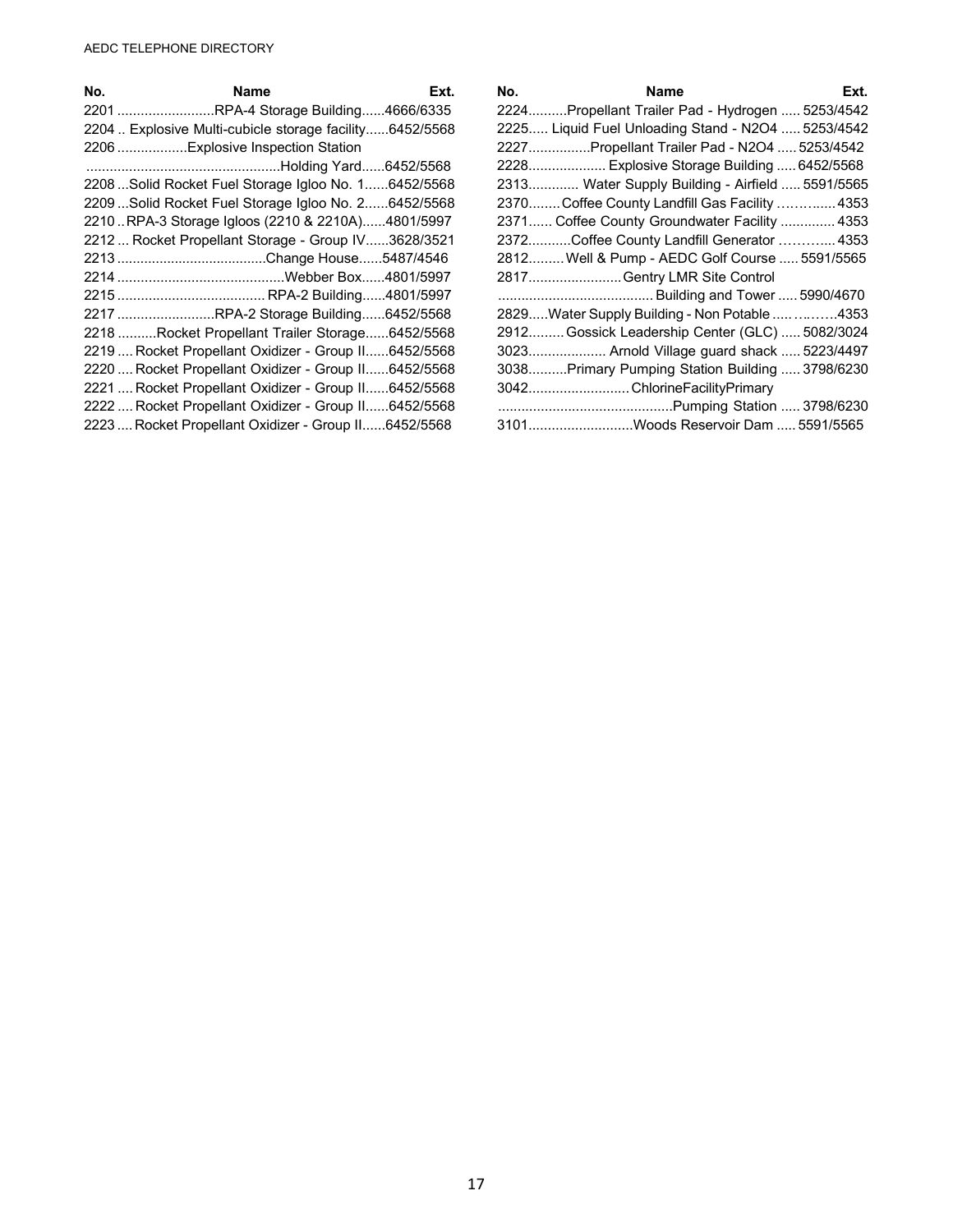### **GENERAL INFORMATION SECTION DSN NUMBERS**

### **A**

| AF ACADEMY                        |  |
|-----------------------------------|--|
|                                   |  |
|                                   |  |
| AF ACCOUNTING & FINANCE CTR       |  |
|                                   |  |
|                                   |  |
| AF TACTICAL SWITCH                |  |
|                                   |  |
| AF DEPT OF                        |  |
|                                   |  |
| <b>AFIWC</b>                      |  |
|                                   |  |
|                                   |  |
| AF MATERIEL COMMAND               |  |
| Wright-Patterson AFB, OH 785-XXXX |  |
|                                   |  |
|                                   |  |
| AF PFRS CTR                       |  |
|                                   |  |
|                                   |  |
| AFOSI/IOC                         |  |
|                                   |  |
| AIR NATL GD 118TH AW              |  |
|                                   |  |
|                                   |  |
| AIR NATL GD 241ST EI SQ           |  |
|                                   |  |
|                                   |  |
| <b>ALTUS AFB</b>                  |  |
| Altus. OK 866-1110                |  |
| <b>ANDREWS AFB</b>                |  |
|                                   |  |
|                                   |  |
|                                   |  |

### **B**

| BARKSDAI F AFB     |  |
|--------------------|--|
|                    |  |
|                    |  |
| <b>BFAIFAFB</b>    |  |
|                    |  |
| <b>BOLING AFB</b>  |  |
|                    |  |
| <b>BROOKS AFB</b>  |  |
|                    |  |
|                    |  |
| <b>Buckley AFB</b> |  |
|                    |  |
|                    |  |

### **C**

| <b>CANNON AFB</b> |  |
|-------------------|--|
|                   |  |

| <b>CHARLESTON AFB</b> |                        |
|-----------------------|------------------------|
|                       |                        |
|                       |                        |
| <b>COLUMBUS AFB</b>   |                        |
|                       |                        |
|                       | <b>Operator Assist</b> |
|                       |                        |

#### DAVIS MONTHAN AFB

| DOBBINS ARB (0700-2300) |  |
|-------------------------|--|
|                         |  |
|                         |  |
| DOVFR AFB               |  |
|                         |  |
| DYFSS AFB               |  |
|                         |  |
|                         |  |

### **E**

| <b>EDWARDS AFR</b>           |  |
|------------------------------|--|
|                              |  |
| XXXX Operator Assist527-1110 |  |
| <b>EGLIN AFB</b>             |  |
|                              |  |
|                              |  |
|                              |  |

### **F**

| F.F. Warren AFB |  |
|-----------------|--|
|                 |  |
| Fairchild AFB.  |  |
|                 |  |
|                 |  |

### **G**

| GOODFELLOW AFB    |  |
|-------------------|--|
|                   |  |
|                   |  |
| GRAND FORKS AFB   |  |
|                   |  |
| <b>GUNTER AFS</b> |  |
|                   |  |
|                   |  |

### H

| <b>HANSCOM AFB</b> |  |
|--------------------|--|
|                    |  |
|                    |  |
| HII I AFB          |  |
|                    |  |
|                    |  |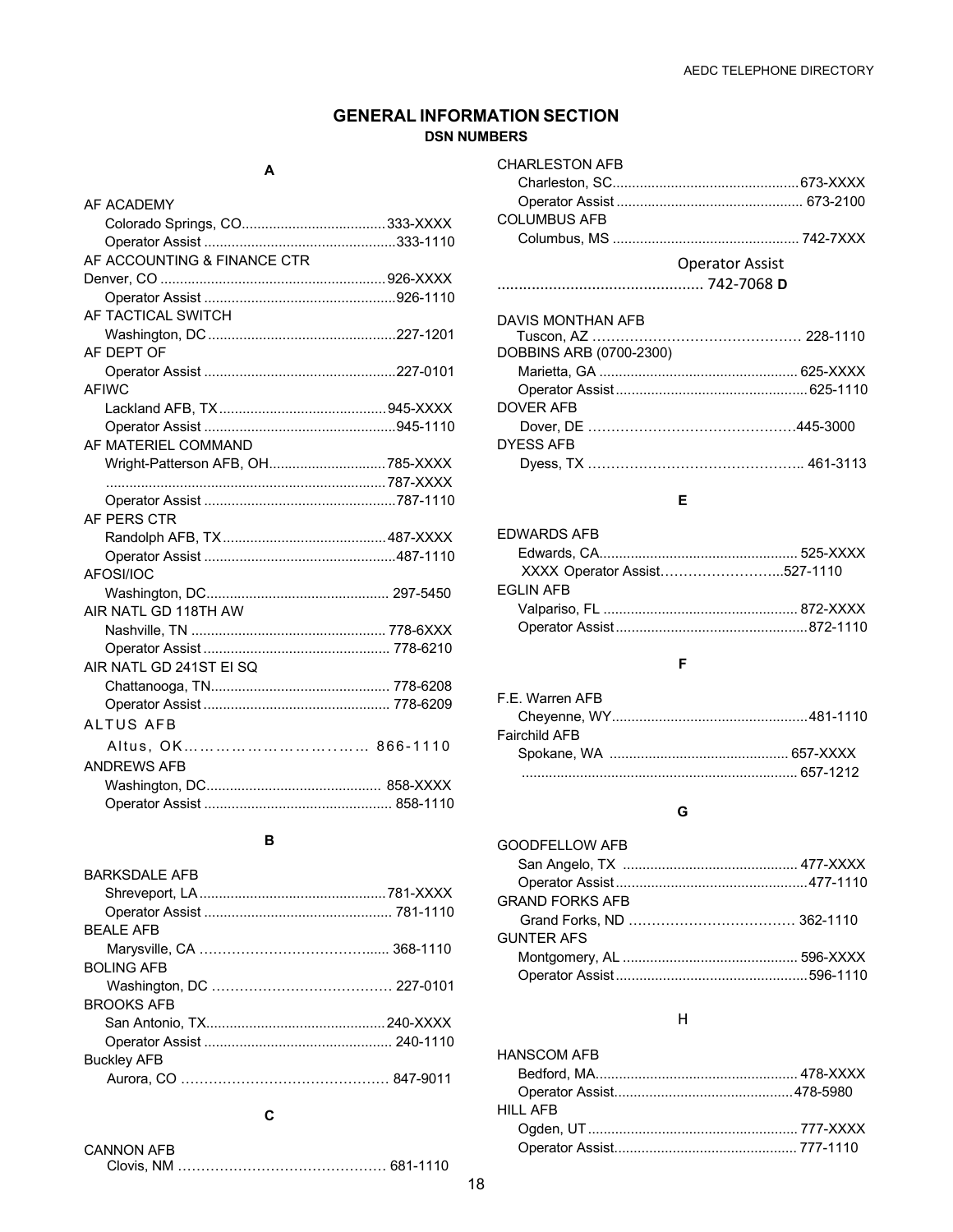| <b>HOLLOMAN AFB</b> |  |
|---------------------|--|
|                     |  |
|                     |  |
| HOMESTEAD ARB       |  |
|                     |  |
| <b>HURLBURT AFB</b> |  |
|                     |  |
|                     |  |
|                     |  |

### **K**

### **L**

| I ACKI AND AFB         |          |
|------------------------|----------|
|                        |          |
|                        |          |
| I AUGHI IN AFB         |          |
|                        |          |
| <b>LANGLEY AFB</b>     |          |
|                        |          |
|                        |          |
| LITTLE ROCK AFB        |          |
|                        |          |
| LOS ANGELES AFB        |          |
|                        |          |
| <b>Operator Assist</b> | 633-1110 |

### **M**

| MacDII I AFB             |  |
|--------------------------|--|
|                          |  |
|                          |  |
| <b>MAI MSTROM AFB</b>    |  |
|                          |  |
| MAXWELL AFB              |  |
|                          |  |
|                          |  |
| <b>MCCHORD AFB</b>       |  |
|                          |  |
| <b>MCCONNELL AFB</b>     |  |
|                          |  |
| <b>MCGUIRE AFB</b>       |  |
|                          |  |
| McGHEE-TYSON AFB         |  |
|                          |  |
|                          |  |
| <b>MINOT AFB</b>         |  |
|                          |  |
| MOODY AFB                |  |
|                          |  |
| <b>MOUNTAIN HOME AFB</b> |  |

### NELLIS AFB

### **O**

| OFFUTT AFB          |  |
|---------------------|--|
|                     |  |
|                     |  |
|                     |  |
| ONIZUKA Air Station |  |
|                     |  |
|                     |  |

### **P**

| PATRICK AFR       |  |
|-------------------|--|
|                   |  |
|                   |  |
| PENTAGON OPR ASST |  |
|                   |  |
| PETERSON AFB      |  |
|                   |  |
|                   |  |
|                   |  |
|                   |  |
| POPF AFB          |  |
|                   |  |
|                   |  |
|                   |  |

### **R**

| RANDOLPH AFB       |  |
|--------------------|--|
|                    |  |
|                    |  |
| RFDSTONF ARSFNAI   |  |
|                    |  |
|                    |  |
|                    |  |
|                    |  |
|                    |  |
| ROBINS AFB         |  |
|                    |  |
|                    |  |
| ROMF RFSFARCH SITF |  |
|                    |  |
|                    |  |

### **S**

| <b>SCHRIFVER AFB</b> |  |
|----------------------|--|
|                      |  |
| <b>SCOTT AFB</b>     |  |
|                      |  |
|                      |  |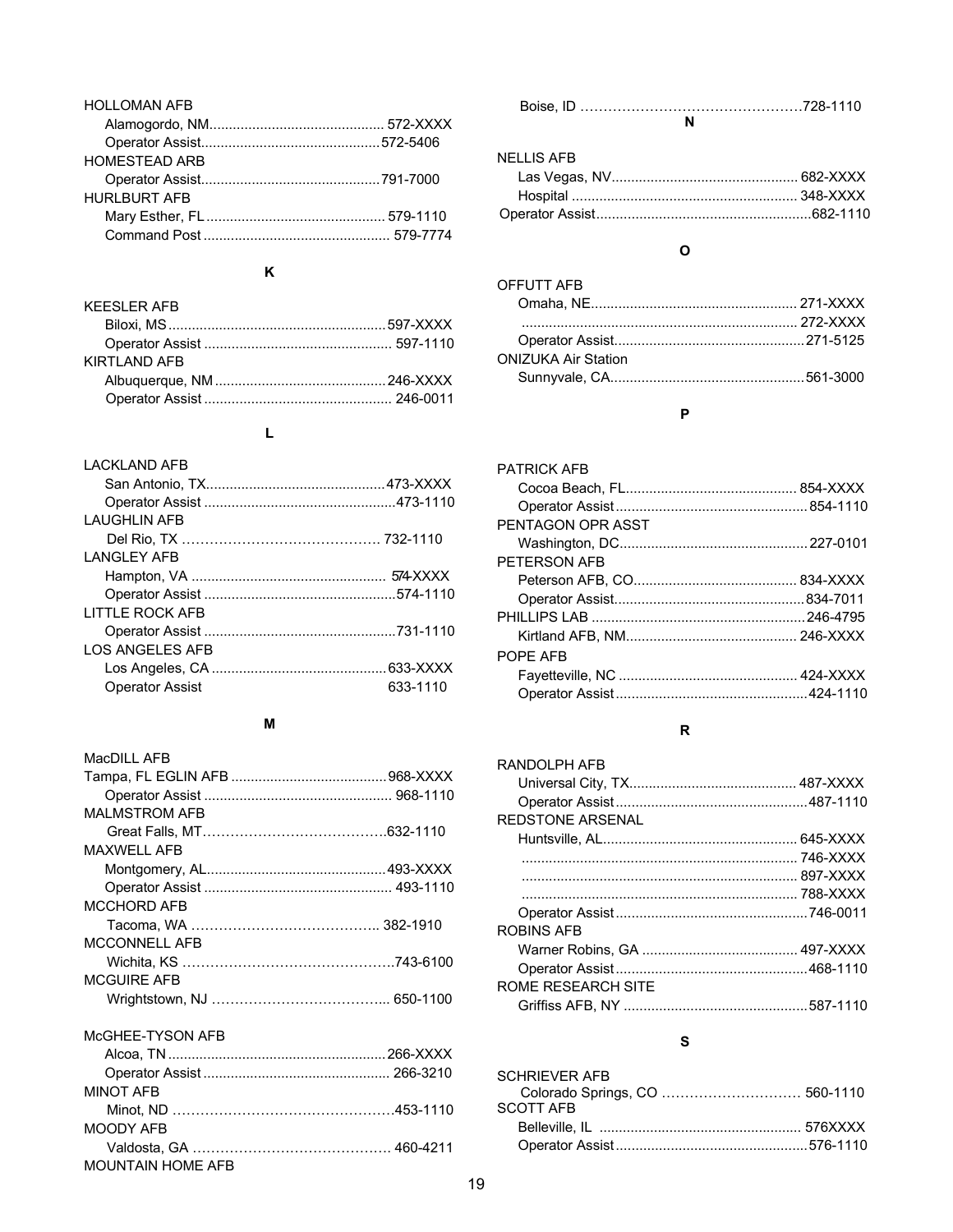| SHAW AFR                |  |
|-------------------------|--|
|                         |  |
|                         |  |
| SHEPPARD AFB            |  |
|                         |  |
|                         |  |
| <b>STANDARD SYSTEMS</b> |  |
|                         |  |
|                         |  |
|                         |  |

### **T**

| <b>TINKER AFB</b>  |  |
|--------------------|--|
|                    |  |
|                    |  |
|                    |  |
| <b>TRAVIS AFB</b>  |  |
|                    |  |
|                    |  |
| <b>TYNDALL AFB</b> |  |
|                    |  |
|                    |  |

### **V**

| <b>VANCE AFB</b>      |  |
|-----------------------|--|
| <b>VANDENBERG AFB</b> |  |
|                       |  |
|                       |  |
|                       |  |

### **W**

| WALTER REED ARMY HOSP     |  |
|---------------------------|--|
|                           |  |
|                           |  |
| WARNER ROBINS AIR LOG CTR |  |
|                           |  |
| XXXX 497-XXXX             |  |
|                           |  |
| WHITE SANDS MISSILE RANGE |  |
|                           |  |
| 2211 WILFORD HALL MED CTR |  |
|                           |  |
|                           |  |
|                           |  |
| 7412 WRIGHT-PATTERSON AFB |  |
|                           |  |
|                           |  |
|                           |  |
|                           |  |
|                           |  |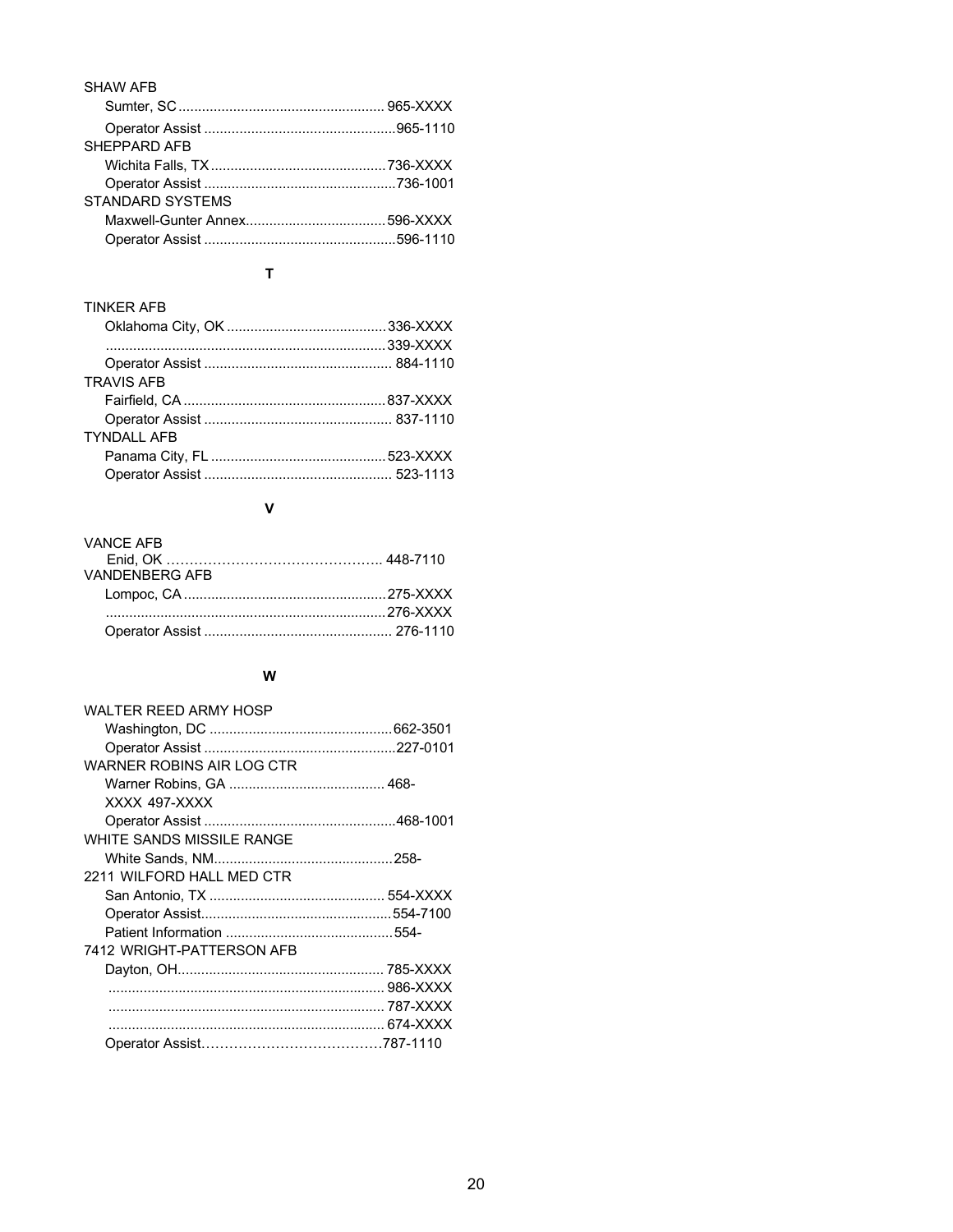### **ARNOLD AFB STANDARDIZED ALARM SIGNALS**

### *FOR ARNOLD AFB ONLY*

| <b>WARNING OR</b><br><b>CONDITION</b>       | <b>SIGNAL</b>                                          | <b>MESSAGE</b>                                                                                                   | <b>REQUIRED ACTIONS</b>                                                                                                                                                                                                                                                 |
|---------------------------------------------|--------------------------------------------------------|------------------------------------------------------------------------------------------------------------------|-------------------------------------------------------------------------------------------------------------------------------------------------------------------------------------------------------------------------------------------------------------------------|
| <b>Weekly Test</b>                          | One-minute steady<br>siren.                            | "This is a test. This is a<br>test of the emergency<br>warning system."                                          | None                                                                                                                                                                                                                                                                    |
| <b>Tornado Warning</b>                      | A three- to five-minute<br>steady siren.               | "Tornado warning. A<br>tornado warning has been<br>issued for this area. Seek<br>immediate shelter."             | Take shelter in the<br>closest building or land<br>depression. If you are in<br>a building, stay there and<br>take shelter in the<br>strongest part of the<br>structure (normally in the<br>lowest level of the<br>building away from<br>outside doors and<br>windows). |
| <b>Hazardous</b><br><b>Material Release</b> | A "whoop" sound,<br>repeated as necessary.             | "Hazardous Material<br>Release. A hazardous<br>material release has<br>occurred. Hazardous<br>Material Release." | Stay inside. Close all<br>doors and windows, shut<br>off air conditioning/heating<br>system. (Instructions will<br>be issued depending<br>upon the situation.)                                                                                                          |
| <b>All Clear</b>                            | Air horn sound                                         | "All clear: The emergency<br>is over. All clear."                                                                | Resume normal<br>operations or initiate<br>recovery actions.                                                                                                                                                                                                            |
| <b>Exercise Start</b>                       | High Low, High Low                                     | "Base exercise. A base<br>exercise is in progress.<br>Base exercise."                                            | Refer to your<br>organizational checklist<br>for your necessary<br>action(s).                                                                                                                                                                                           |
| <b>Exercise</b><br><b>Termination</b>       | High Low, High Low                                     | "Exercise termination. The<br>base exercise has been<br>terminated. Exercise<br>terminated."                     | Resume normal<br>operations.                                                                                                                                                                                                                                            |
| <b>Attack Warning</b>                       | A three- to five-minute<br>wavering tone on<br>sirens. | "Attack warning. An attack<br>is imminent. Seek<br>immediate shelter. Attack<br>warning."                        | Go immediately to one of<br>four designated fallout<br>A&E<br>shelters:<br>(Bldg<br>#100), Mark 1<br>(Bldg<br>#1075), or "G" Range<br>(Bldg #678).                                                                                                                      |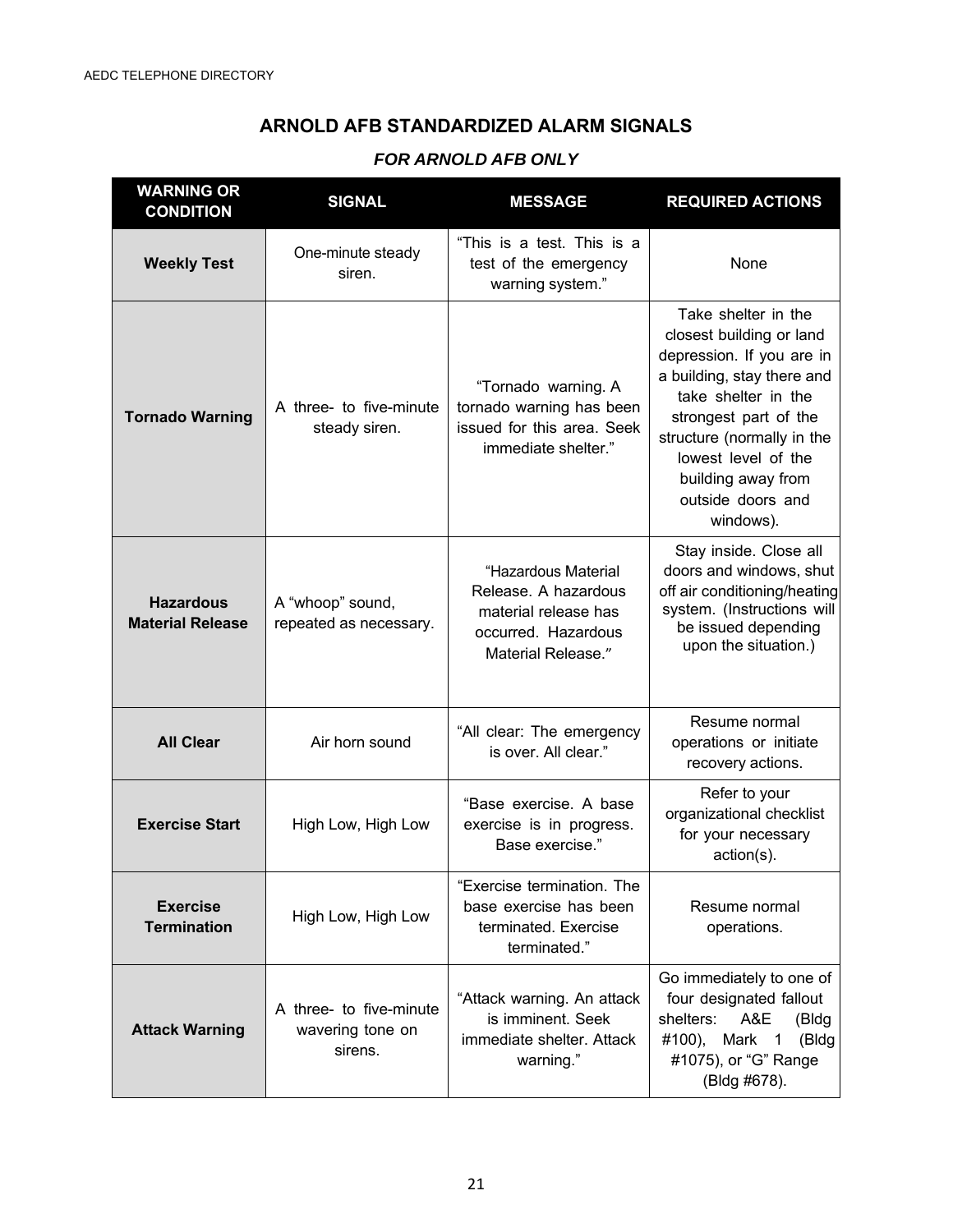### **ORGANIZATION LISTING SECTION U. S. AIR FORCE ARNOLD AFB, TN 37389-(MS)**

### **Prefix for all extensions (454-xxxx)**

### **Ext.**

**AEDC COMMAND SECTION (CC)**

| ۰. |
|----|

| Executive Director and Ombudsman (CA) 6505 |  |
|--------------------------------------------|--|
|                                            |  |
|                                            |  |

### **TEST SUPPORT DIVISION (TSD)**

| Civil Engineer Branch (TSDC)                     |  |
|--------------------------------------------------|--|
|                                                  |  |
|                                                  |  |
| Readiness and Emergency Mgmt7758                 |  |
| Test and Base Communications Branch (TSDI)       |  |
|                                                  |  |
| Information Protection Office (TSD-IP)           |  |
|                                                  |  |
| Logistics Office (TSD-LG)                        |  |
|                                                  |  |
| Deputy and Material Management Officer5568       |  |
|                                                  |  |
| Readiness and Compliance Officer7077             |  |
| Munitions Accountable Systems Officer (MASO)6452 |  |
|                                                  |  |
|                                                  |  |
| Security Forces Office (TSD-SF)                  |  |
|                                                  |  |
| Health Services (TSD-SG)                         |  |
|                                                  |  |
|                                                  |  |
|                                                  |  |
|                                                  |  |
| Medical Food Inspection5351/3537                 |  |
| Services Branch (TSD-SV)                         |  |
|                                                  |  |
|                                                  |  |
|                                                  |  |
|                                                  |  |
|                                                  |  |
|                                                  |  |
|                                                  |  |
|                                                  |  |
|                                                  |  |
|                                                  |  |
|                                                  |  |
|                                                  |  |
|                                                  |  |
|                                                  |  |
| NAF Financial Management Office  7425            |  |
|                                                  |  |
|                                                  |  |
|                                                  |  |
|                                                  |  |
| Financial Management Office (TSD-FMA)            |  |
|                                                  |  |

### **TEST SYSTEMS SUSTAINMENT (TSS)**

| <b>Test Systems Acquisition (TSSA)</b>         |  |
|------------------------------------------------|--|
|                                                |  |
| Aeropropulsion Sustainment Branch (TSSB)6652   |  |
| Facility Operations & Sustainment (TSSF)       |  |
|                                                |  |
| Integration & Support (TSSI)                   |  |
|                                                |  |
| Financial Analysis (TSS-OM)                    |  |
|                                                |  |
| Space & Missiles Sustainment Branch (TSSS)7615 |  |
| Flight Sustainment Branch (TSSW)7790           |  |

### **TEST DIVISION (TST)**

| Propulsion Wind Tunnel Test (TSTW)  6712                    |  |
|-------------------------------------------------------------|--|
|                                                             |  |
|                                                             |  |
| Air Breathing Engine Test (TSTB) 5305                       |  |
|                                                             |  |
|                                                             |  |
|                                                             |  |
|                                                             |  |
|                                                             |  |
|                                                             |  |
|                                                             |  |
|                                                             |  |
| Financial Management Office (TST-FMA)                       |  |
|                                                             |  |
| Hypervelocity Wind Tunnel Test (Tunnel 9) (TSTT)            |  |
| Full-Scale Wind Tunnel Test - NFAC (TSTN) Moffett Field, CA |  |
|                                                             |  |
|                                                             |  |
|                                                             |  |
| <b>CHAPLAIN (HC)</b>                                        |  |
|                                                             |  |
| <b>CONTRACTING (PZ)</b>                                     |  |
|                                                             |  |
| Test Range Contracting Division (PZZ) 5408                  |  |
|                                                             |  |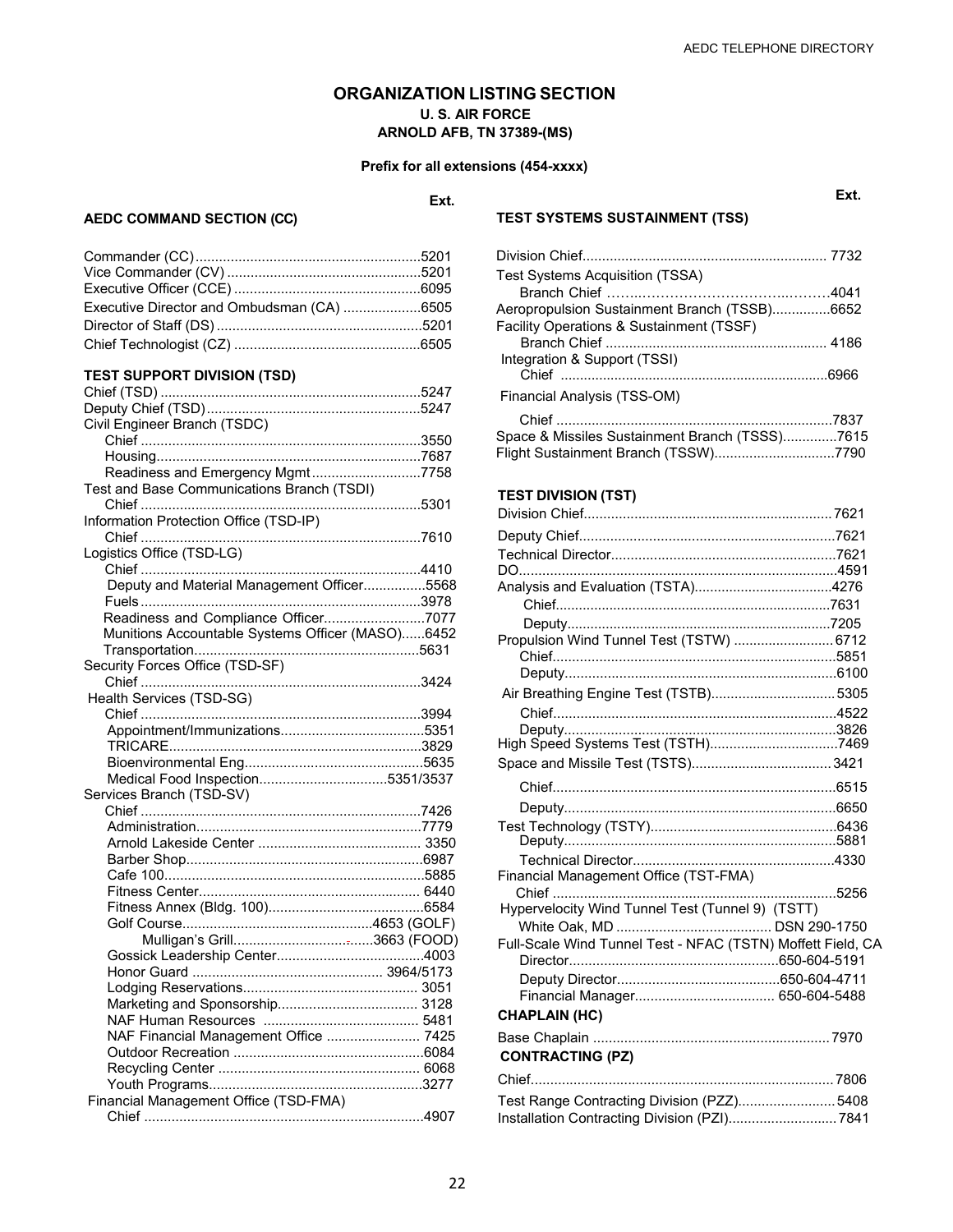#### **FINANCIAL MANAGEMENT & COMPTROLLER (FM)**

**Ext.**

### **HISTORIAN (HO)**

|--|

### **PERSONNEL (DP)**

### **PLANS & PROGRAMS (XP)**

### **PUBLIC AFFAIRS OFFICE (PA)**

#### **SAFETY OFFICE (SE)**

### **STAFF JUDGE ADVOCATE OFFICE (JA)**

|--|--|

### **TENANTS/OTHERS**

| AIR FORCE OFFICE OF SPECIAL INVESTIGATIONS |  |
|--------------------------------------------|--|
| DET 106 (AFOSI)                            |  |
|                                            |  |

#### **ARMY & AIR FORCE EXCHANGE SERVICE (AAFES)** Exchange ......................................................................7153

#### **DEFENSE COMMISSARY AGENCY/SO/ARN**

#### **DEFENSE CONTRACT AUDIT AGENCY**......615-781-5480 **DEFENSE SECURITY SERVICE** ................................. 5742

#### **U.S. ARMY CORPS OF ENGINEERS OFFICE, MOBILE DISTRICT C/E** Area Manager ............................................................... 7526

#### **AFMC SCIENTIFIC AND TECHNICAL LIAISON OFFICES (AFMC) AREA OFFICES**

AFMC LO Ames Research Center (NASA) Moffett Field, CA 94035-1099 TELE: (415) 694-5832 DSN: 359-5832/5833 FTS: 464-5832

#### AFMC STLO

Lewis Research Center (NASA) 21000 Brookpark Road Cleveland, OH 44135-3191 TELE: (216) 433-8281

AFMC Liaison Office Langley Research Center (NASA) Langley AFB, VA 23665-2597 TELE: (804) 864-5168 DSN: 574-5168/5203

### **AEDC Area Manager, Tennessee Wildlife**

| <b>Resources Agency</b> |  |
|-------------------------|--|
|                         |  |
|                         |  |

**Ext.**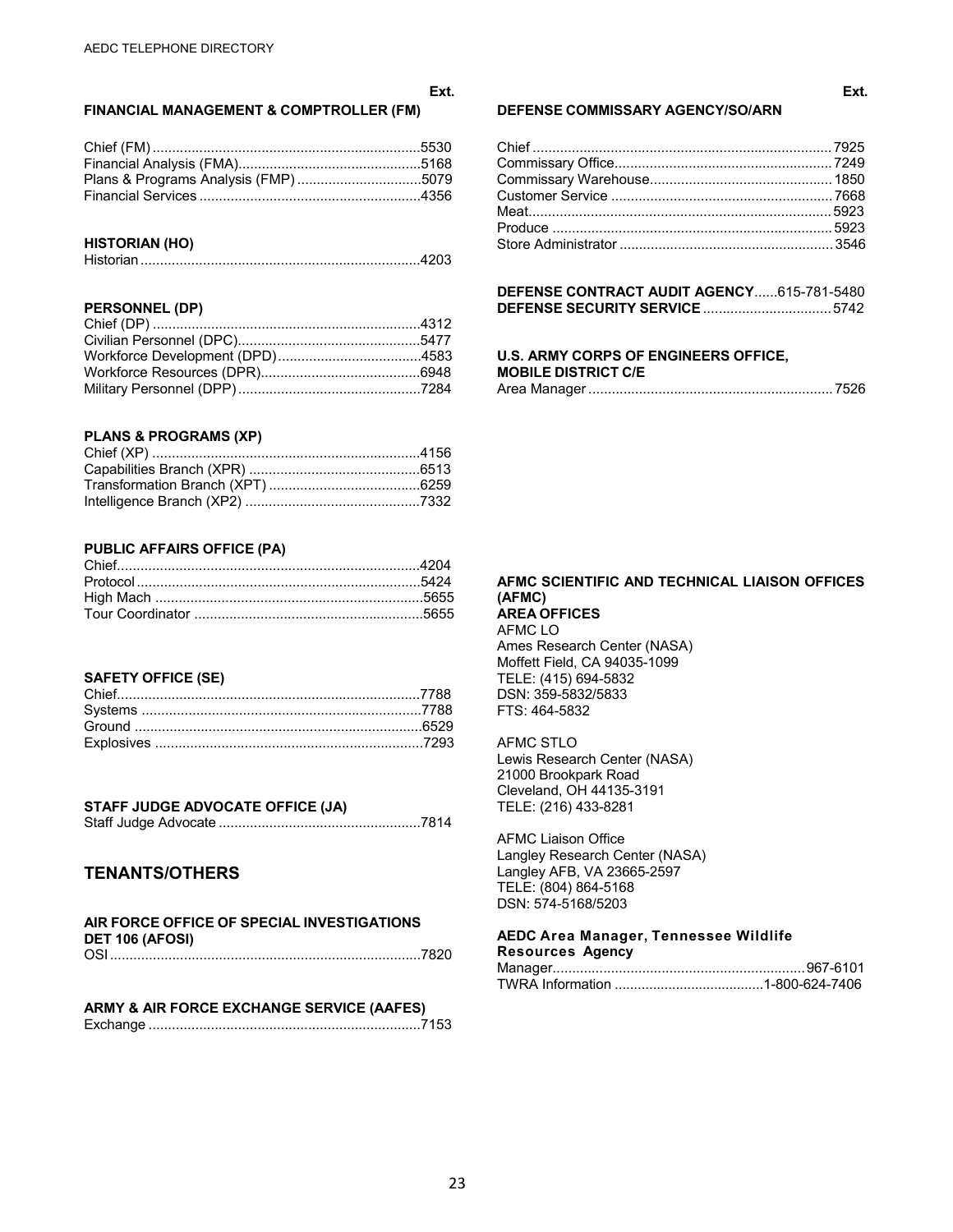### **MISCELLANEOUS LISTING**

### **Prefix for all extensions (454-xxxx)**

**Ext.**

### **A**

|      | .5384 |
|------|-------|
|      |       |
|      |       |
|      |       |
| APTU |       |
|      |       |
|      |       |
|      |       |
|      |       |
|      |       |
|      |       |
|      |       |
|      |       |
|      |       |
|      | .3350 |
|      |       |

### **B**

### **C**

| Central Computer Facility (CCF) Services: 6129/7285 |  |
|-----------------------------------------------------|--|
|                                                     |  |
|                                                     |  |
|                                                     |  |
| Civil Engineering                                   |  |
| Civil Engineer Branch Chief (TSDC) 3550             |  |
|                                                     |  |
|                                                     |  |
|                                                     |  |
|                                                     |  |
| Readiness and Emergency Mgmt. (TSDCG)7758           |  |
|                                                     |  |
|                                                     |  |
| Classified DMS Communications Center (A&E)4251      |  |
|                                                     |  |
|                                                     |  |
|                                                     |  |
| Communications:                                     |  |
| Test and Base Comm Branch (TSDI) 5301               |  |
|                                                     |  |
| Test Information Systems (TSDIB)4432                |  |
| Communications Center  4251/7387                    |  |

| COMSEC Account 6645104251/7387 |  |
|--------------------------------|--|
|                                |  |
|                                |  |
|                                |  |
|                                |  |

| IT Chief Architect/Tech Director5878                  |
|-------------------------------------------------------|
|                                                       |
| Telephone Repair (Trouble Calls) 4040                 |
|                                                       |
| Comptroller, Deputy Financial Management (FM)  5081   |
| Comptroller, Director Financial Management (FM)  5530 |
|                                                       |
| Consolidated Unit Info Protection PM  7608            |
|                                                       |
|                                                       |
| Cooperative Education Program (ATA) 6686              |
|                                                       |
|                                                       |
|                                                       |
|                                                       |
|                                                       |

### **D**

### **E**

| Electrical Shop Maintenance & Utilities 3845 |  |
|----------------------------------------------|--|
|                                              |  |
|                                              |  |
| <b>Employee Services:</b>                    |  |
|                                              |  |
|                                              |  |
|                                              |  |
| ETF AREA:                                    |  |
|                                              |  |
|                                              |  |
|                                              |  |
| ETF Dial-in Phone Paging:                    |  |
|                                              |  |
|                                              |  |
|                                              |  |
| ETF Executive Conference Room  4556          |  |
| ETF Shop Bldg:                               |  |
|                                              |  |
|                                              |  |
|                                              |  |
|                                              |  |
| AC&T Bldg:                                   |  |
|                                              |  |

### I&C Instrument Storage ...........................................4781 Instrument Lab & Shop ............................................3328

**Ext.**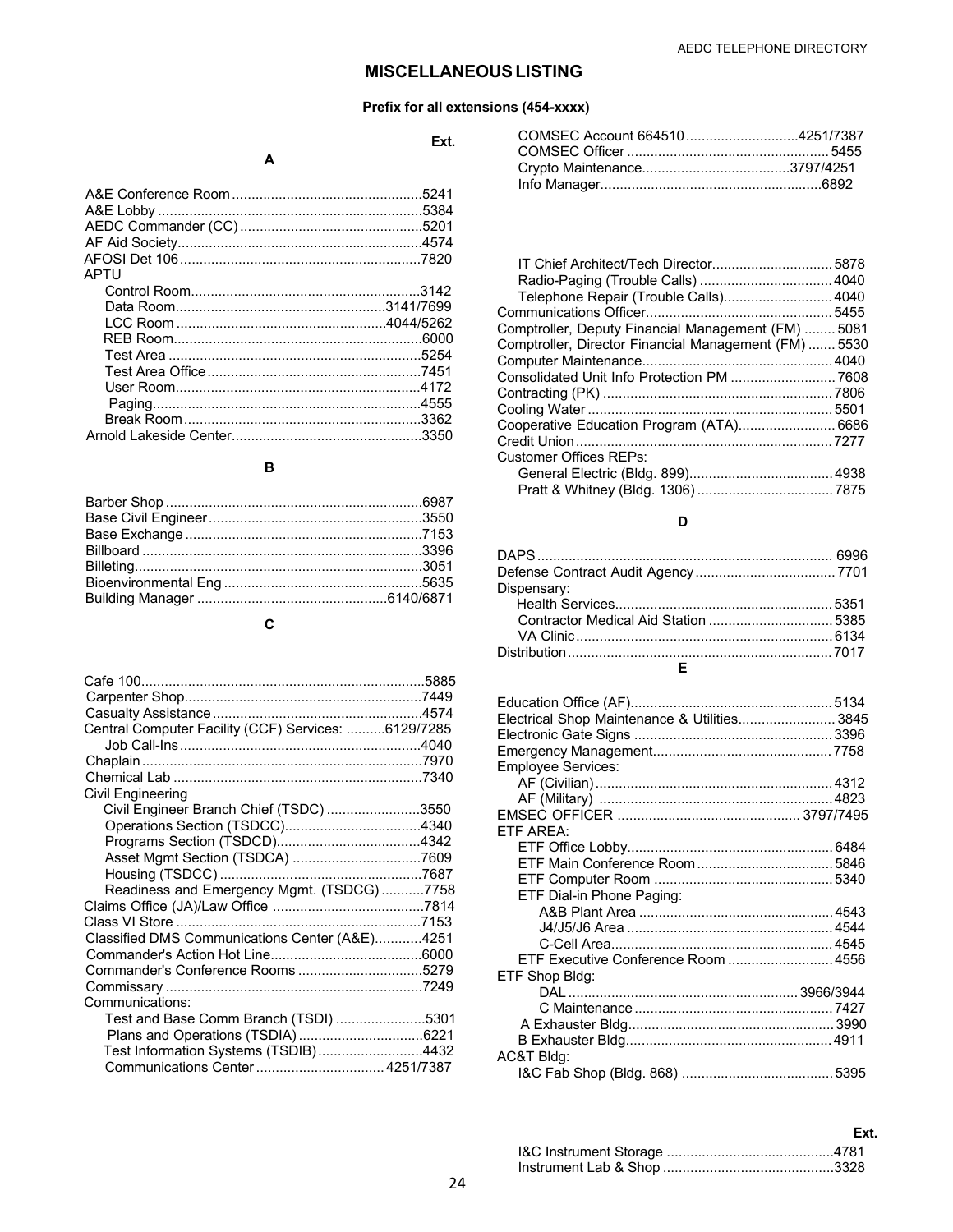| T Area Supervisor's Office 6216/6696                       |  |
|------------------------------------------------------------|--|
|                                                            |  |
|                                                            |  |
|                                                            |  |
|                                                            |  |
|                                                            |  |
|                                                            |  |
|                                                            |  |
|                                                            |  |
|                                                            |  |
|                                                            |  |
|                                                            |  |
|                                                            |  |
|                                                            |  |
|                                                            |  |
| C-Cells: ASTF                                              |  |
|                                                            |  |
| C Plant Control Room4596/4597                              |  |
|                                                            |  |
|                                                            |  |
| Compressor Bldg (Main Control Room)7390                    |  |
|                                                            |  |
|                                                            |  |
|                                                            |  |
|                                                            |  |
|                                                            |  |
|                                                            |  |
|                                                            |  |
|                                                            |  |
|                                                            |  |
|                                                            |  |
|                                                            |  |
|                                                            |  |
|                                                            |  |
|                                                            |  |
|                                                            |  |
| Test Cell Area                                             |  |
| J1/J2 Supervisor's Office (1 <sup>st</sup> Shift)7305/4802 |  |
| J1/J2 Supervisor's Office (2 <sup>nd</sup> Shift 3578      |  |
| $J4/J5$ :                                                  |  |
|                                                            |  |
|                                                            |  |
|                                                            |  |
|                                                            |  |
| J4 Test Area: Crane                                        |  |
|                                                            |  |
|                                                            |  |
|                                                            |  |
|                                                            |  |
|                                                            |  |
| J5 Test Area:                                              |  |
|                                                            |  |
|                                                            |  |
|                                                            |  |
|                                                            |  |

| 609  |                   | Ext. |
|------|-------------------|------|
| i420 |                   |      |
| 155  |                   |      |
| 1762 | Rocket Prep Area: |      |
| 761  |                   |      |
| ,293 |                   |      |
| 3777 |                   |      |
| 696; |                   |      |
| 5751 |                   |      |
| ነበ24 |                   |      |
| 142  |                   |      |
| 526  |                   |      |
| 526  |                   |      |
| 193  |                   |      |
| 3786 |                   |      |
| '444 |                   |      |

### $\bar{\mathsf{F}}$

| Fam Camp (Outdoor Recreation - ODR) 6084   |  |
|--------------------------------------------|--|
|                                            |  |
|                                            |  |
| Financial Analysis Division (FMA) 5168     |  |
| <b>Financial Plans &amp; Programs</b>      |  |
|                                            |  |
|                                            |  |
|                                            |  |
|                                            |  |
|                                            |  |
|                                            |  |
|                                            |  |
|                                            |  |
|                                            |  |
|                                            |  |
|                                            |  |
|                                            |  |
|                                            |  |
|                                            |  |
|                                            |  |
|                                            |  |
| FRAUD, WASTE AND ABUSE HOTLINES/OPEN LINES |  |
|                                            |  |
| <b>HQ AFMC</b>                             |  |
|                                            |  |
|                                            |  |
| <b>HOUSAF</b>                              |  |
|                                            |  |
|                                            |  |
| DoD                                        |  |
|                                            |  |
|                                            |  |
|                                            |  |
|                                            |  |
|                                            |  |
| G                                          |  |

| Golf Course Pro Shop7076/4653 (GOLF) |  |
|--------------------------------------|--|
|                                      |  |
|                                      |  |
|                                      |  |
|                                      |  |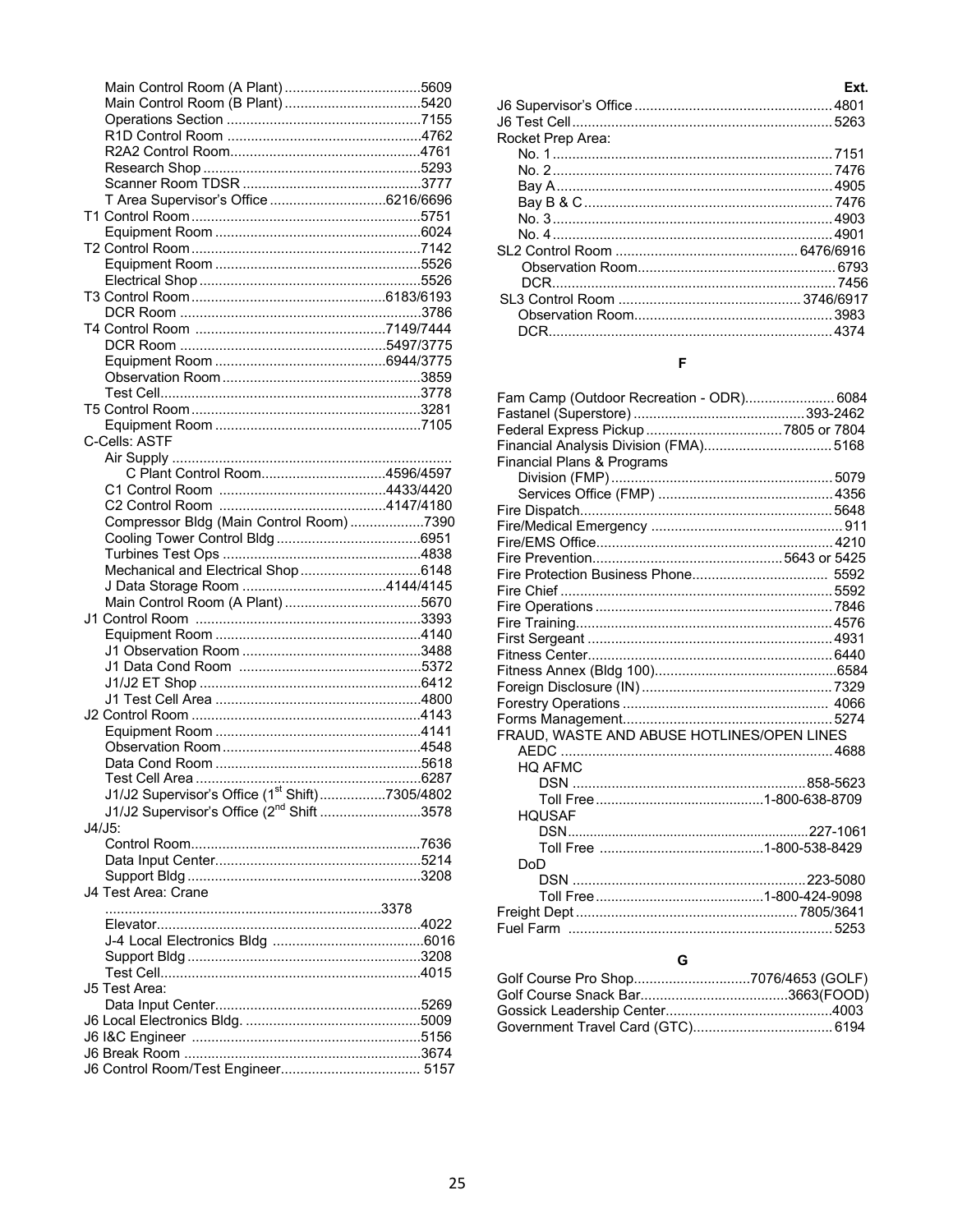| High Temp Lab                                    |  |
|--------------------------------------------------|--|
|                                                  |  |
|                                                  |  |
|                                                  |  |
|                                                  |  |
|                                                  |  |
|                                                  |  |
|                                                  |  |
|                                                  |  |
| Household Goods/Personal Property (TMO)7804/7805 |  |
|                                                  |  |

### **I**

| Insurance Information: |  |
|------------------------|--|
|                        |  |
|                        |  |
|                        |  |
|                        |  |
|                        |  |
|                        |  |
|                        |  |

### **J**

|--|--|

### **L**

| Library, Technical:                             |  |
|-------------------------------------------------|--|
|                                                 |  |
|                                                 |  |
|                                                 |  |
|                                                 |  |
|                                                 |  |
| Operations and Compliance Officer 7077          |  |
| Munitions Accountable Systems Officer(MASO)7514 |  |
|                                                 |  |

### **M**

| Main Auditorium: Lobby |  |
|------------------------|--|
|                        |  |
|                        |  |
|                        |  |
|                        |  |

| н | Mark I |
|---|--------|
|   |        |

| First Basement North (Test Console)  7670      |  |
|------------------------------------------------|--|
| First Basement North (Screen Room)  3754       |  |
| Second Basement North (Console) 7392/5415      |  |
| Second Basement North (User Office)  7898      |  |
|                                                |  |
| Electric Shop (First Basement South) 7458/5815 |  |
|                                                |  |
|                                                |  |
|                                                |  |
|                                                |  |
| Machine Shop Supervisor  7065/3549             |  |
|                                                |  |
|                                                |  |
|                                                |  |
|                                                |  |
|                                                |  |
|                                                |  |

|--|--|--|--|--|

### **N**

| NAF Human Resources and Training5481    |  |
|-----------------------------------------|--|
| Network Control (Computer Outages) 4040 |  |
| <b>NCC</b>                              |  |
|                                         |  |
|                                         |  |
|                                         |  |
|                                         |  |

### **O**

| <b>Operations Center:</b> |  |
|---------------------------|--|
|                           |  |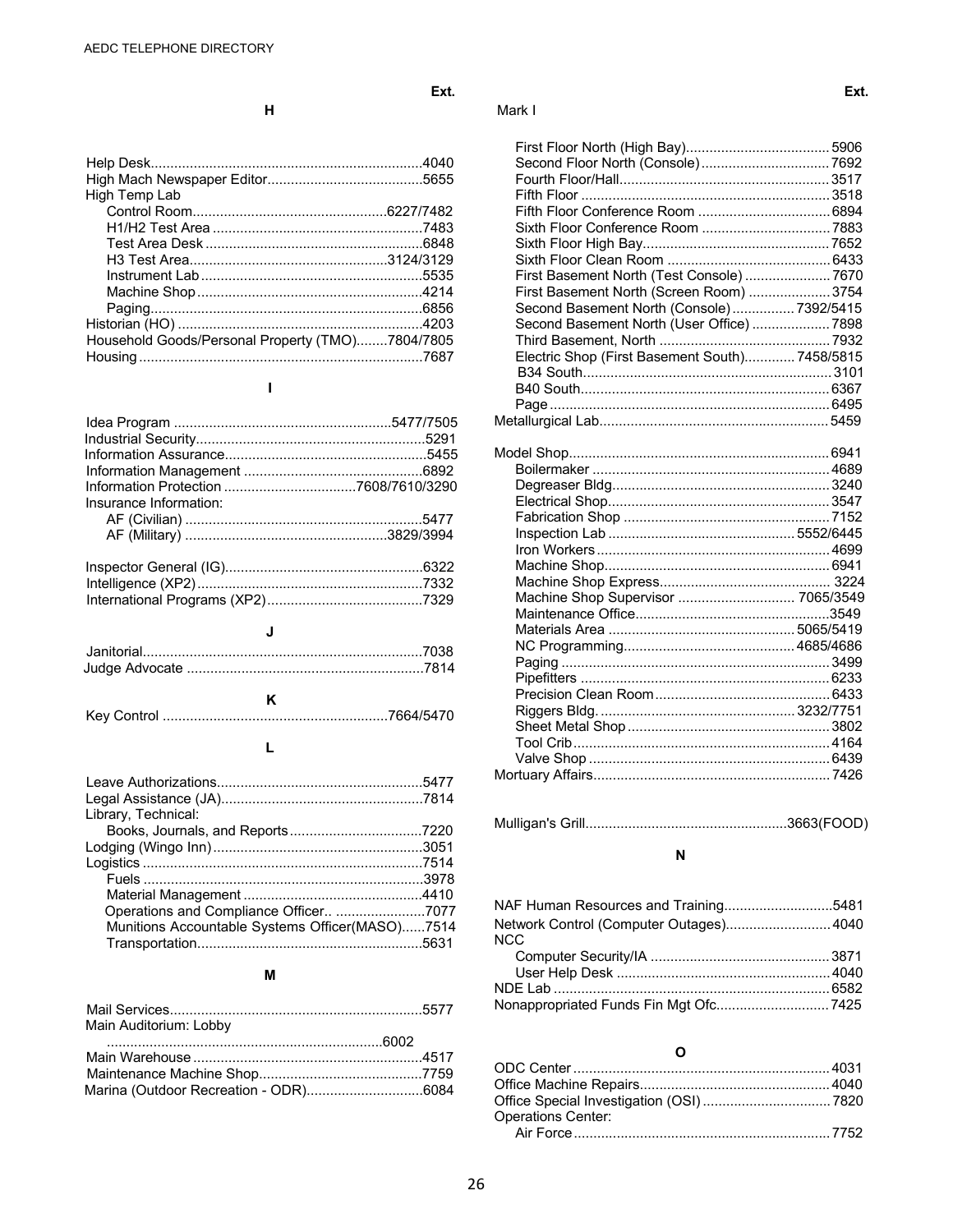Ext.

 $\mathsf{P}$ 

| Payroll:                                                             |  |
|----------------------------------------------------------------------|--|
|                                                                      |  |
| Personnel Offices:                                                   |  |
|                                                                      |  |
|                                                                      |  |
|                                                                      |  |
|                                                                      |  |
|                                                                      |  |
|                                                                      |  |
|                                                                      |  |
|                                                                      |  |
|                                                                      |  |
| Power Control Bldg (Load Dispatcher)5232                             |  |
|                                                                      |  |
|                                                                      |  |
|                                                                      |  |
| Propulsion Wind Tunnel Ground Test Comp6712<br><b>Public Affairs</b> |  |
|                                                                      |  |
|                                                                      |  |
|                                                                      |  |
| <b>PWT AREA:</b>                                                     |  |
|                                                                      |  |
|                                                                      |  |
| <b>Control Rooms</b>                                                 |  |
|                                                                      |  |
|                                                                      |  |
|                                                                      |  |
|                                                                      |  |
|                                                                      |  |
| Model Buildup Bays:                                                  |  |
|                                                                      |  |
|                                                                      |  |
|                                                                      |  |
| Operations Office, P Plant Work Permit for PWT 7168                  |  |
|                                                                      |  |
|                                                                      |  |
|                                                                      |  |
| Paging:                                                              |  |
|                                                                      |  |
| 1-Foot Tunnel                                                        |  |
|                                                                      |  |
|                                                                      |  |
|                                                                      |  |
|                                                                      |  |
| 4-Foot Tunnel                                                        |  |
|                                                                      |  |
|                                                                      |  |
|                                                                      |  |
|                                                                      |  |
|                                                                      |  |
|                                                                      |  |

| 16-Foot Tunnel (Transonic) |  |
|----------------------------|--|
|                            |  |
|                            |  |
|                            |  |
|                            |  |
|                            |  |
|                            |  |
|                            |  |
|                            |  |
|                            |  |
|                            |  |
|                            |  |

### $\overline{Q}$

| Quality Offices: |  |
|------------------|--|
| AFDC/SF.         |  |

### $\boldsymbol{\mathsf{R}}$

| Rifle Range:                                  |  |
|-----------------------------------------------|--|
| National Guard Training Site HQ  (99)454-1964 |  |
|                                               |  |
|                                               |  |

### $\mathbf{s}$

| Safety Offices:                            |  |
|--------------------------------------------|--|
|                                            |  |
|                                            |  |
|                                            |  |
|                                            |  |
|                                            |  |
|                                            |  |
|                                            |  |
|                                            |  |
|                                            |  |
|                                            |  |
|                                            |  |
|                                            |  |
|                                            |  |
|                                            |  |
|                                            |  |
|                                            |  |
| Small Business Contractor Relations   4405 |  |
| Space and Missile Ground Test Comp 3421    |  |
|                                            |  |
|                                            |  |
| SSTF (Building 1077)                       |  |
|                                            |  |
|                                            |  |
|                                            |  |
|                                            |  |
|                                            |  |
|                                            |  |
|                                            |  |
| 7V Vacuum Controls/Test Console7368        |  |
|                                            |  |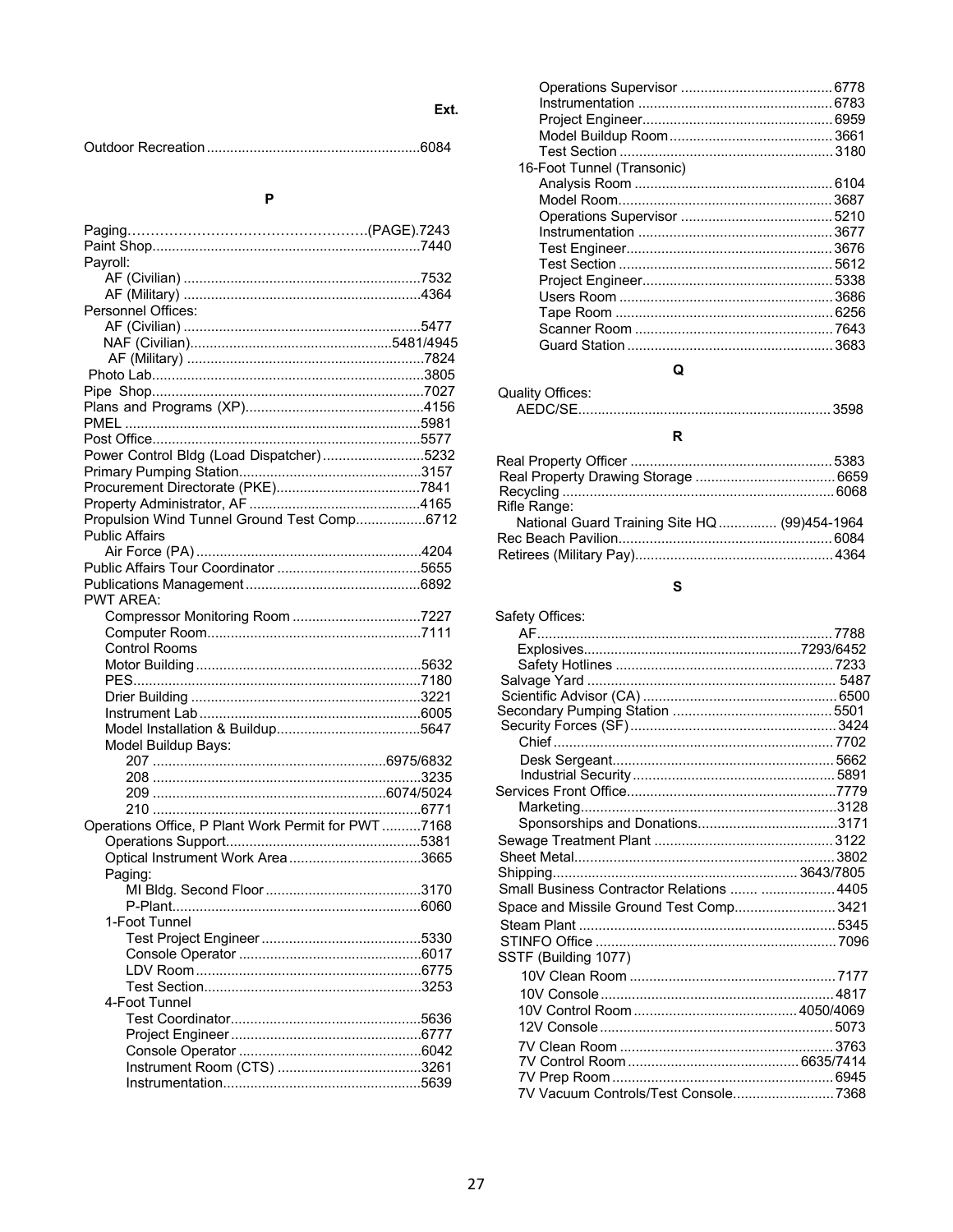### **Control Rooms**

| Ext. |
|------|
|      |

| Research Cell Area (Rm. 127) 3742       |  |
|-----------------------------------------|--|
|                                         |  |
| 1st Floor Conference Room (Rm. 112)7630 |  |
|                                         |  |
|                                         |  |
|                                         |  |

### $\mathbf T$

| Technical Director, Deputy for Contracting (PK) 7806 |  |
|------------------------------------------------------|--|
|                                                      |  |
|                                                      |  |
|                                                      |  |
|                                                      |  |
|                                                      |  |
|                                                      |  |
|                                                      |  |
|                                                      |  |
|                                                      |  |
|                                                      |  |
|                                                      |  |
|                                                      |  |
| Travel (Wright Travel) 99-1-800-577-0888             |  |
|                                                      |  |
| Turbine Engine Ground Test Comp5305                  |  |
|                                                      |  |

### $\pmb{\mathsf{V}}$

| <b>VKF ARFA:</b> |  |
|------------------|--|
|                  |  |
|                  |  |
|                  |  |

| <b>HP</b> Addition |  |
|--------------------|--|
|                    |  |
|                    |  |
|                    |  |
|                    |  |
| Model Buildup Area |  |
|                    |  |
|                    |  |
|                    |  |
|                    |  |
| Paging             |  |
|                    |  |
|                    |  |
|                    |  |
|                    |  |
|                    |  |

### ${\bf W}$

| Work Control: |  |
|---------------|--|
|               |  |
|               |  |
|               |  |

### Y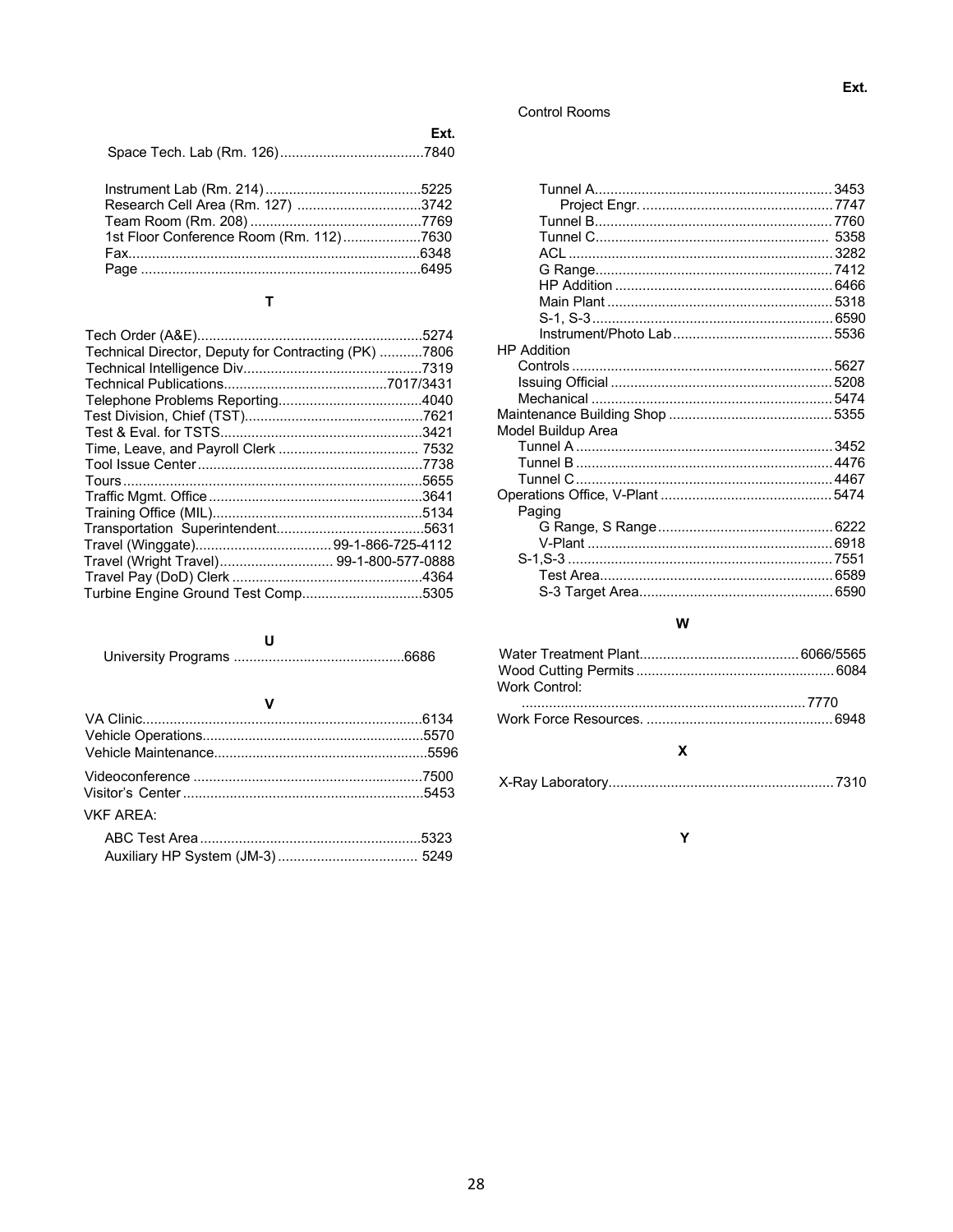### **PAGING SYSTEMS NUMBERS**

| <b>BUILDING</b>                  | <b>PAGING</b> |
|----------------------------------|---------------|
|                                  | <b>NUMBER</b> |
| 1088 - DECADE                    | 454-6070      |
| 1476 - WAREHOUSE 1               | 454-6006      |
| 350 - PMEL                       | 454-2992      |
| 451 - MODEL SHOP                 | 454-3499      |
| 520 - J4/J5/J6                   | 454-4544      |
| 678 - G RANGE                    | 454-6222      |
| 718 - HTL SHOP                   | 454-6856      |
| 785 - PWT TRANSONIC CONTROL      | 454-6060      |
| 939 - ADVANCED MISSLE SIGNATURE  | 454-4176      |
| APTU                             | 454-4555      |
| <b>ASTF AREA</b>                 | 454-4545      |
| ETF/AC&T AREA                    | 454-4543      |
| MARK 1                           | 454-6495      |
| <b>MODEL INSTALLATION</b>        | 454-3170      |
| MT&L                             | 454-5534      |
| <b>PWT</b>                       | 454-3170      |
| SL <sub>2</sub> /SL <sub>3</sub> | 454-7666      |
| <b>VKF</b>                       | 454-6918      |